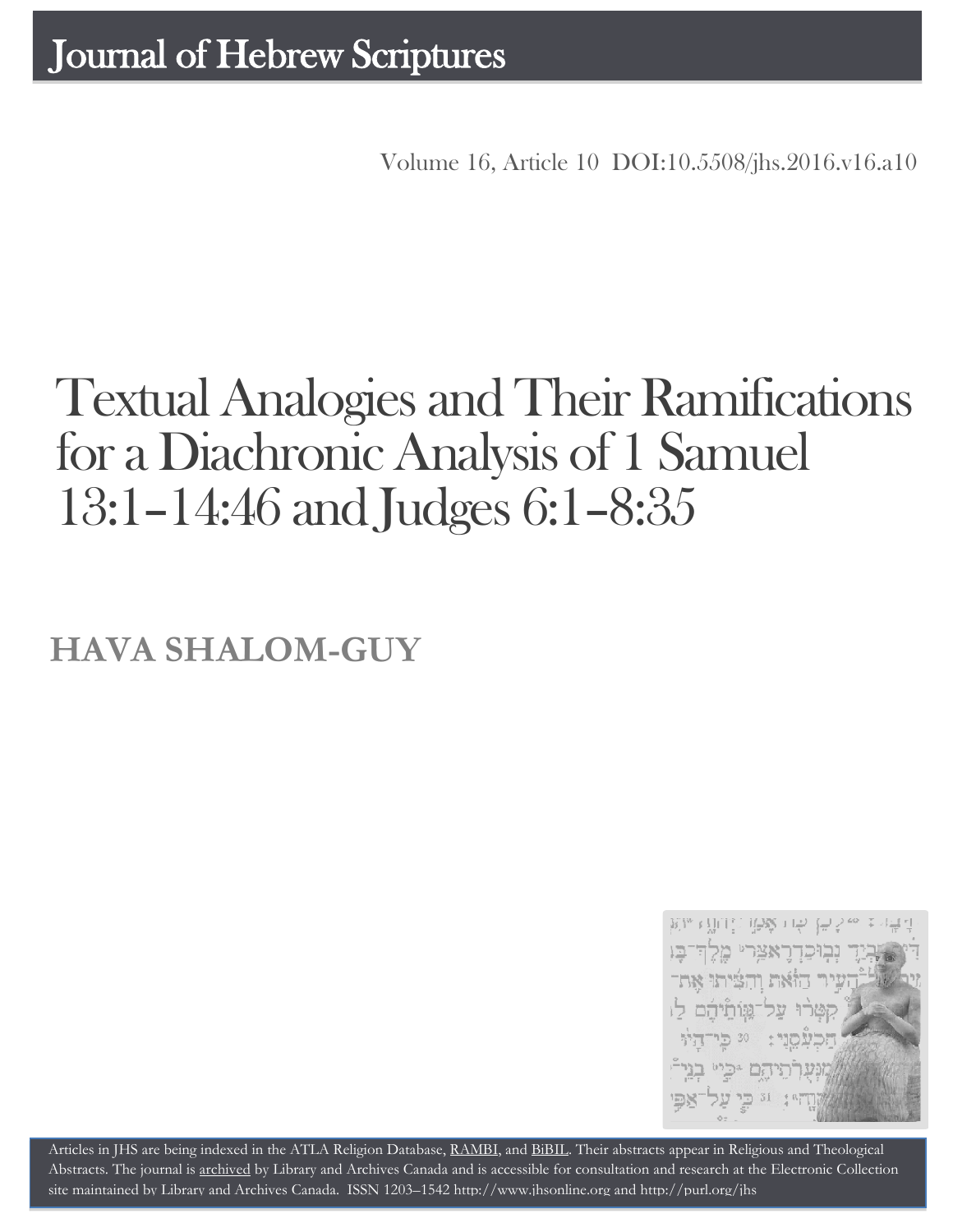# **TEXTUAL ANALOGIES AND THEIR RAMIFICATIONS FOR A DIACHRONIC ANALYSIS OF 1 SAMUEL 13:1–14:46 AND JUDGES 6:1–8:35**

# HAVA SHALOM-GUY

#### DAVID YELLIN ACADEMIC COLLEGE OF EDUCATION, ISRAEL

The compelling topical, conceptual, and linguistic analogies exhibited by two narratives—Saul's first military engagement with the Philistines at Michmash (1 Sam 13:1–14:46) and Gideon's war against the Midianites (Judg 6–8)—spark the question of what fuels the textual connections between them. My approach inquires whether the strong analogies between these narratives—the descriptions of the campaigns and armies, the motif of YHWH's war, the purposeful shaping of the protagonists, and shared locutions—attest to direct dependence between parallel traditions or whether they are the outcome of a shared literary convention<sup>1</sup> or literary genre<sup>2</sup> that largely dictated form and content and the use of certain literary expressions.

Many scholars have addressed the question of what criteria evidence direct dependence between narratives and its direction.<sup>3</sup>

<sup>\*</sup> I wish to thank Professor Marc Brettler for reading a previous version of this paper and for his instructive comments.

<sup>1</sup> Termed "type-scenes" by R. Alter (*The Art of Biblical Narrative* [New York: Basic Books, 1981], 50–60, 96), he borrowed this term from Homeric studies. Alter exemplifies his approach by analyzing four betrothal narratives: Gen 24:10–61, 29:1–30; Exod 2:15–21; and Ruth 2. See also J.G. Williams, "The Beautiful and the Barren: Conventions in Biblical Type-Scenes," *JSOT* 17 (1980), 107–19.

<sup>2</sup> For example, stories of appointment, or barren women who give birth, or YHWH's war.

<sup>3</sup> M. Garsiel, *The First Book of Samuel. A Literary Study of Comparative Structures, Analogies and Parallels* (Ramat Gan: Revivim, 1985), 25; Y. Amit, "The Use of Analogy in the Study of the Book of Judges," in M. Augustin and K.D. Schunck (eds.), "*Wünschet Jerusalem Frieden*": *Collected Communications to the XIIth Congress of the International Organization for the Study of the Old Testament* (BEATAJ, 13; Frankfurt am Main: Lang, 1988), 387–94; Y. Zakovitch, *Through the Looking Glass. Reflection Stories in the Bible* (Hebrew; Tel Aviv: Hakibbutz Hameuchad, 1995). These scholars caution against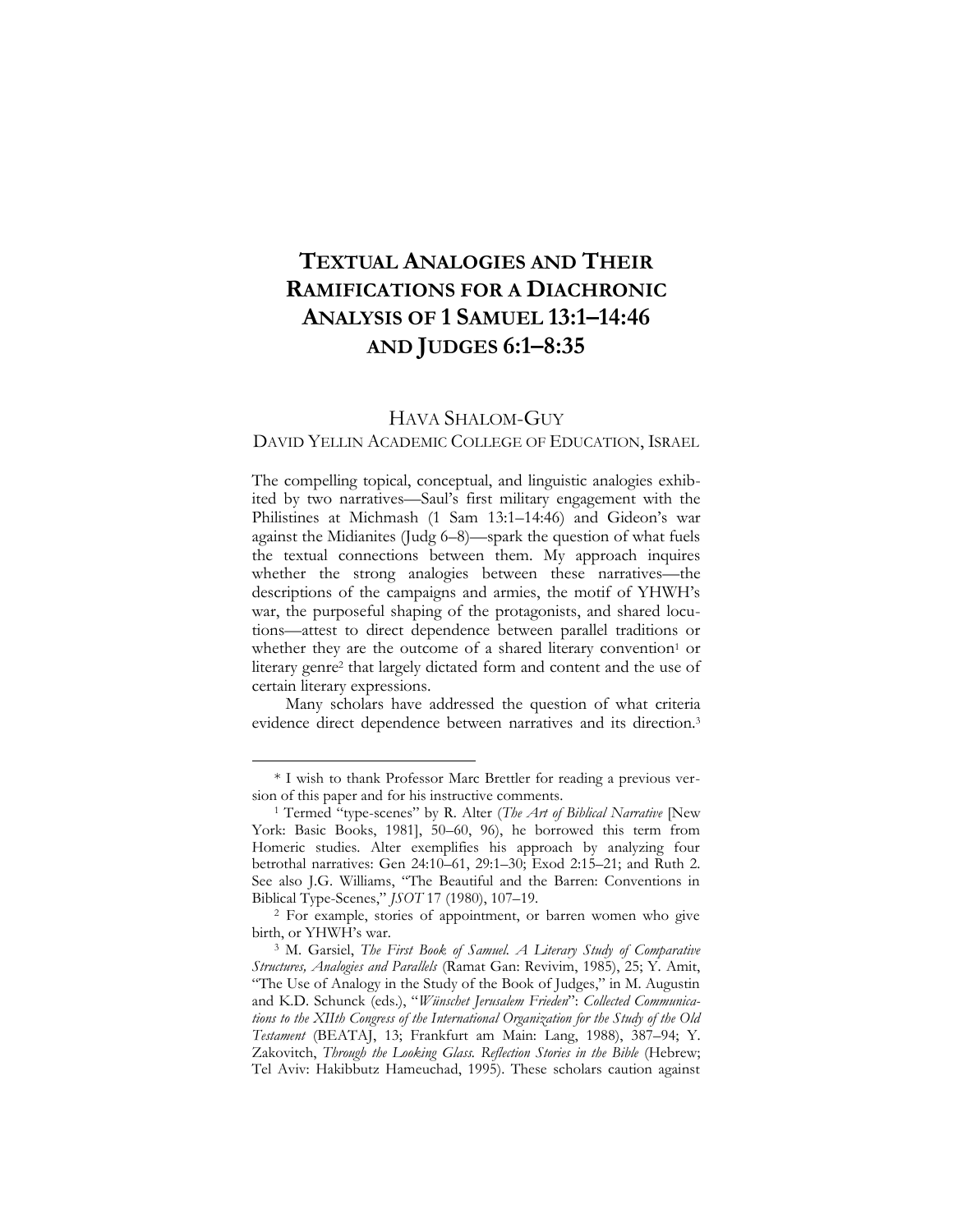Overt, explicit connections between protagonists, situations, and events—as in Joab's recollection of Abimelech's death at Thebez (2 Sam 11:21), which draws a direct analogy between the death of Uriah at Rabbah and that of Abimelech at Thebez4—are rare in biblical narrative.<sup>5</sup> Biblical analogies are rather, on the whole, hidden, implicit, or allusive, and it is up to the reader to realize them fully.<sup>6</sup>

<span id="page-2-0"></span>Among the criteria proposed by various scholars for establishing literary dependence I note, and rely on, the following:<sup>7</sup> first,

<sup>4</sup> See H. Shalom-Guy, "Three-Way Intertextuality: Some Reflections of Abimelech's Death at Thebez in Biblical Narrative," *JSOT* 34 (2010), 419–32.

<sup>5</sup> See Garsiel, *First Book of Samuel*, 21–22*;* Sommer, *A Prophet Reads Scripture*, 21–22; Y. Zakovitch, *Inner-biblical and Extra-biblical Midrash and the Relationship between Them* (Hebrew; Aron Sefarim Yehudi; Tel Aviv: Am Oved, 2009), 15.

<sup>6</sup> See M. Sternberg, *The Poetics of Biblical Narrative. Ideological Literature and the Drama of Reading* (Indiana Literary Biblical Series; Bloomington: Indiana University Press, 1985), 220; Garsiel, *First Book of Samuel*, 21–23; Y. Zakovitch, *An Introduction to Inner-Biblical Interpretation* (Hebrew; Even Yehudah: Reches, 1992); Y. Amit, *Hidden Polemics in Biblical Narrative*  (trans. J. Chipman; BibInt, 25; Leiden: Brill, 2000).

<sup>7</sup> Many scholars have discussed the issue of dependence between texts. See the comprehensive discussion by Leonard ("Identifying Inner-Biblical Allusions"), where he suggests eight criteria for identification of textual allusions and five basic questions that assist determination of the direction of the affinity, many of which overlap the criteria suggested here. See also Lyons, *From Law to Prophecy*, 47–75, who points at tools for evaluating textual criteria for determining directionality of dependence, but limits his treatment to formal parallels (locutions) between Lev 17–26 and Ezekiel;

**.** 

<sup>&</sup>quot;parallelomania," a term coined by Samuel Sandmel ("Parallelomania," *JBL* 81 [1962], 1–13) to express scholarly over-eagerness to identify parallels. A similar reading emerges from J.M. Leonard, "Identifying Inner-Biblical Allusions: Psalm 78 as a Test Case," *JBL* 127 (2008), 241– 65. For additional discussions of intertextuality, the related terminology, and methods for determining relationships between biblical texts, see M. Lyons, *From Law to Prophecy. Ezekiel's Use of the Holiness Code* (LHBOTS, 507; New York: T&T Clark, 2009), 47–75; B.D. Sommer, *A Prophet Reads Scripture. Allusion in Isaiah 40–66* (Contraversions: Jews and Other Differences; Stanford, CA: Stanford University Press, 1998), 6–31; and D. Carr, "The Many Uses of Intertextuality in Biblical Studies: Actual and Potential," in Martti Nissinnen (ed.), *Congress Volume: Helsinki 2010* (VTSup, 148; Leiden: Brill, 2012), 505–35. For other attempts to establish clear-cut criteria for determining whether analogies between biblical traditions (or phenomena) and ancient Near Eastern parallels are indicative of dependence, see M. Malul, *The Comparative Method in Ancient Near Eastern and Biblical Legal Studies* (AOAT, 227; Neukirchen-Vluyn: Neukirchener Verlag, 1990), 7–81, 81–112, 155–59; J.H. Tigay, "On Evaluating Claims of Literary Borrowing," in M.E. Cohen, D.C. Snell, and D.B. Weisberg (eds.), *The Tablet and the Scroll. Near Eastern Studies in Honor of William W. Hallo* (Bethesda, MD: CDL, 1993), 250–55.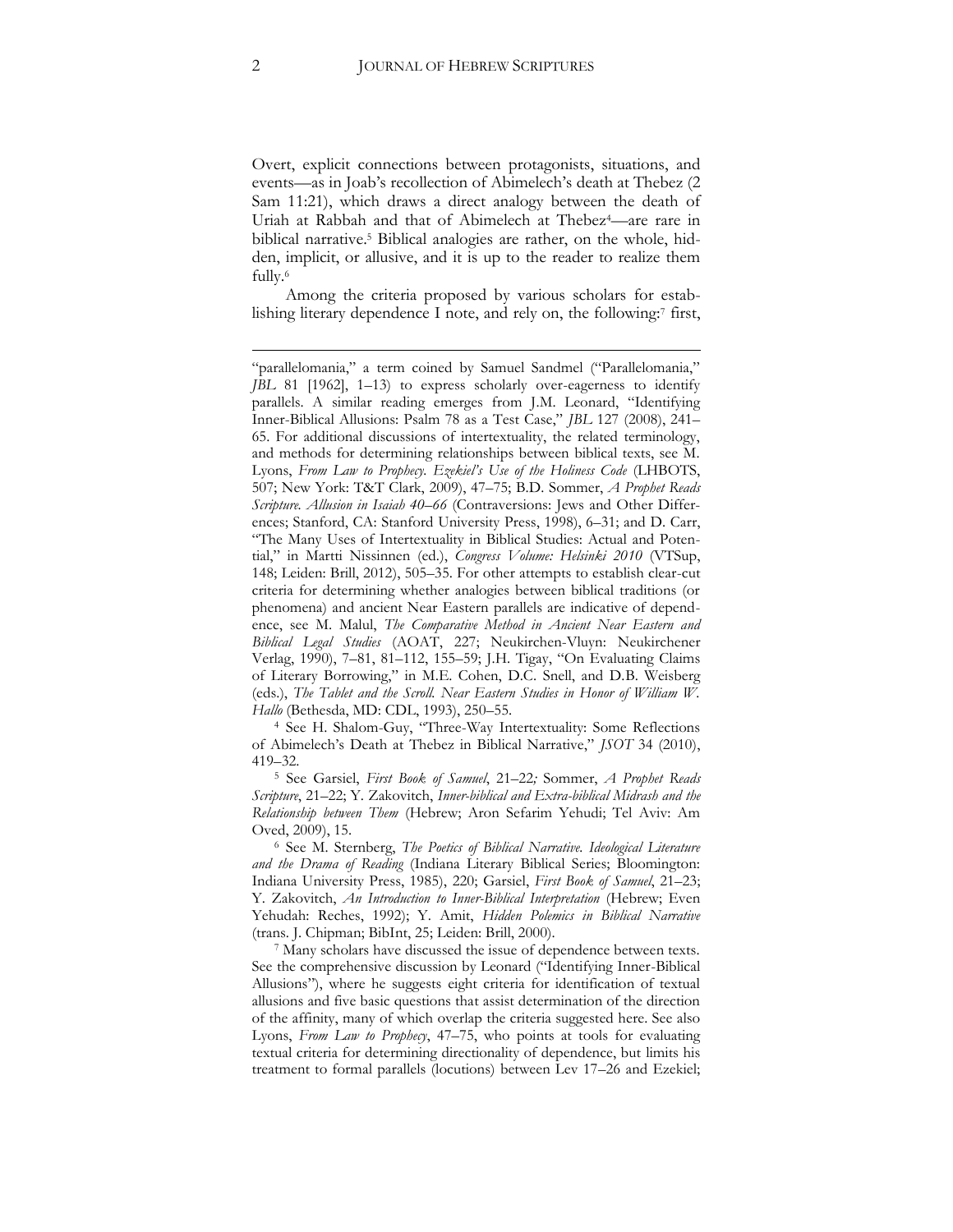<span id="page-3-0"></span>the existence of broad, shared analogies in different spheres: these may encompass structure, content, language, style, and other narrative building blocks, such as the shaping of the protagonists.<sup>8</sup> However, a salient aspect of any argument for direct dependence and its direction relies not only on shared features, but also on differences, and their underlying rationale;<sup>9</sup> second, unique features, including plot elements, as well as rare or unusual words and expressions.<sup>10</sup> However, the presence of many, varied types of analogies between texts does not suffice to establish direct dependence between traditions, as certain common features may stem from a shared topic or genre. In addition, shared or close language in two traditions can similarly be attributed to their author's use of known idioms, from biblical or other literatures.<sup>11</sup> Accordingly, the presence of unique features within the context of the analogies shared by these literary traditions<sup>12</sup>—such as parallel plot construction, rare words and expressions,<sup>13</sup> or unusual formscarries great weight in determining dependence.

In cases where it appears that, based on these criteria, there is direct dependence between two literary traditions, additional criteria assist determination of its direction; namely, which tradition served as a building block for the other. One criterion, which is

<sup>8</sup> Garsiel, *First Book of Samuel*, 23–26; Amit, "Analogy," 388; Zakovitch, *Through the Looking Glass*, 13; F. Polak, *Biblical Narrative. Aspects of Art and Design* (Hebrew; 2nd revised ed.; Biblical Encyclopedia Library, 11; Jerusalem: Bialik Institute, 1999), 192; Tigay, "Claims of Literary Borrowing," 255; Leonard, "Identifying Inner-Biblical Allusions," 245.

<sup>9</sup> See Sternberg, *Poetics of Biblical Narrative*, 365–66; Amit, "Analogy," 387; Garsiel, *First Book of Samuel*, 17–18, 22–23. On the importance of differences and not just analogies between literary traditions in establishing dependence, see Malul, *Comparative Method*, 82, 158–59.

<sup>10</sup> Garsiel, *First Book of Samuel*, 26; Amit, "Analogy," 388–89; Zakovitch, *Through the Looking Glass*, 13. For a recent treatment, see Leonard, "Identifying Inner-Biblical Allusions," 245. Leonard, however, focuses on shared language (words and expressions) and not on additional components of the narrative, as suggested here. For the importance of unique features in determining affinities between biblical traditions and their ancient Near Eastern parallels, see Malul, *Comparative Method*, 93–97, 157–58.

<sup>11</sup> Garsiel, *First Book of Samuel*, 26–27.

<sup>12</sup> See n. [10](#page-3-0) above.

**.** 

<sup>13</sup> For examples of the use of rare words, see F. Rosenzweig, "Das Formgeheimnis der biblischen Erzählung," in *Kleinere Schriften* (Berlin: Schocken, 1937), 167–81 (172–76).

and D. Carr, "Method in Determination of Direction of Dependence: An Empirical Test of Criteria Applied to Exodus 34, 11–26 and Its Parallels," in M. Köckert and E. Blum (eds.), *Gottes Volk am Sinai: Untersuchungen zu Ex 32–34 und Dtn 9–10* (Veröffentlichungen der Wissenschaftlichen Gesellschaft für Theologie, 18; Gütersloh: Kaiser, 2001), 107–40 (esp. 109–11), who proposes criteria for determining whether a text is earlier or later than its closest parallel.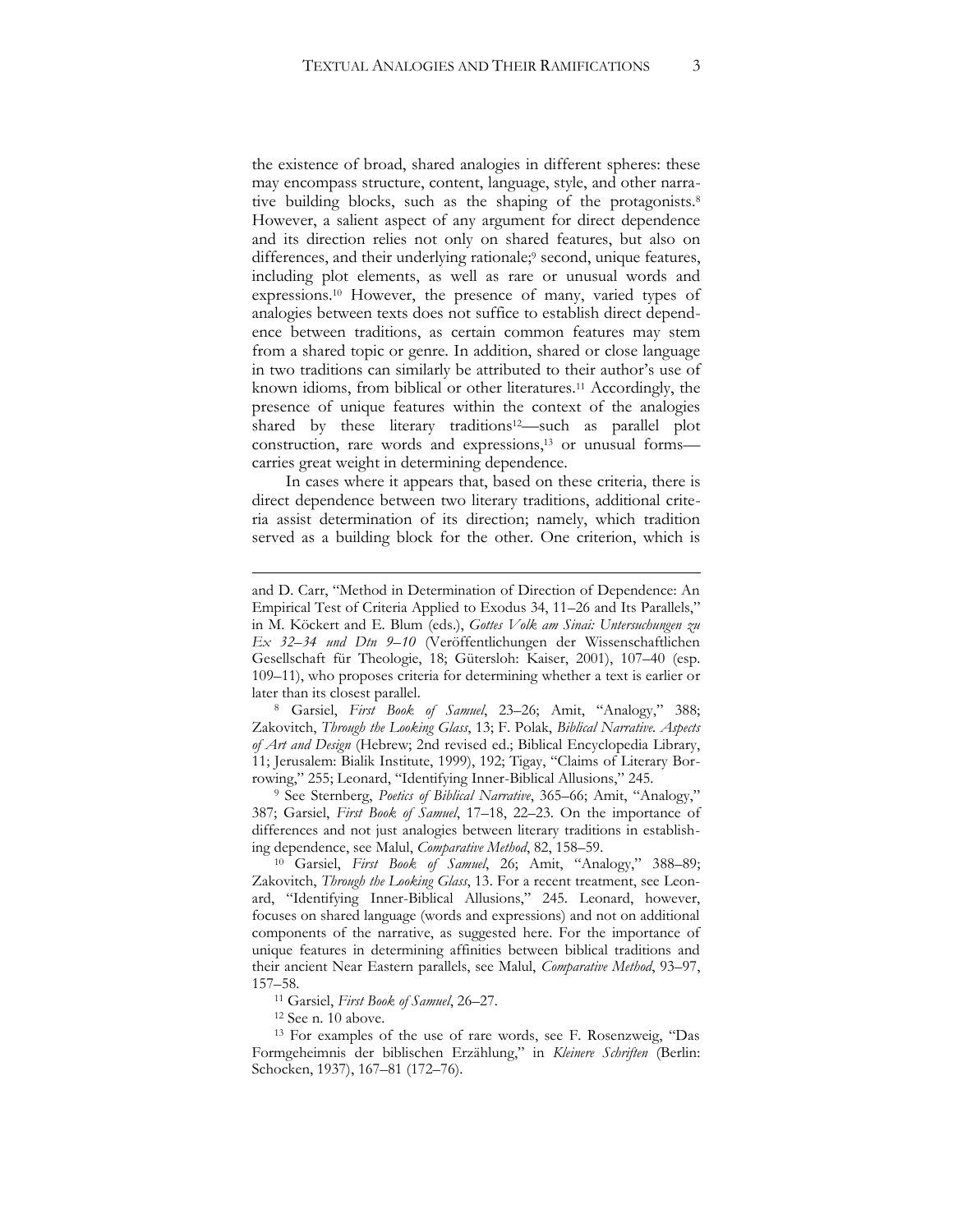pertinent here, is different levels of integration of analogous features: "natural" as opposed to "clumsy."<sup>14</sup> The presence of such a blind motif, "an element that . . . assumes knowledge of an earlier tradition, recalls it in summary fashion, and goes on to use this assumed knowledge in the service of the particular argument of which it is now part"<sup>15</sup> seems in this case to indicate that the parallel text to which the blind motif alludes is the earlier tradition.<sup>16</sup>

Another feature that contributes to determination of borrowing is the presence of conceptual refinement, or shifts in the world of beliefs. If one parallel evidences refinement of a conception as compared to another, for example, this is not only a possible indication of a later date,<sup>17</sup> but also that it perhaps seeks to engage in a polemic with the earlier conception, albeit allusively.<sup>18</sup>

These suggested criteria are, however, by no means absolute; nor do they necessarily appear in every instance where we identify analogies between texts.<sup>19</sup> Moreover, not every reader will find the arguments for dependence or its direction equally convincing. I suggest that ultimately it is the aggregation of evidence, the conjunction of various thematic, structural, and linguistic criteria, among others, which testifies to the direction of dependence.<sup>20</sup>

The starting point for this consideration is a comparative analysis of the main analogies (and differences) between the story of Gideon's campaign against Midian and Saul and Jonathan's war with the Philistines, which can be assigned to four core categories: the description of the war and the military forces, the concept of YHWH's war, the shaping of the protagonists, and shared language.<sup>21</sup>

<sup>14</sup> Y. Zakovitch, *The Life of Samson (Judges 13–16). A Critical-Literary Analysis* (Hebrew; Publications of the Perry Foundation for Biblical Research; Jerusalem: Magnes, 1982), 56–57. Garsiel (*First Book of Samuel*, 27) demonstrates that the clumsiness reflected by the use of the language וישלכו alongside וישלחו and the superfluity ofמים אין ובבור in Jer 38:6 indicate reliance on building blocks from Gen 37:23–24.

<sup>15</sup> See S. Boorer, *The Promise of the Land as Oath. A Key to the Formation of the Pentateuch* (BZAW, 205; Berlin: de Gruyter, 1992), 305; M. Brettler, "The Book of Judges: Literature as Politics," *JBL* 108 (1989), 395–418 (411).

<sup>16</sup> Boorer, *Oath*, 106.

<sup>17</sup> Zakovitch, *Life of Samson*, 56–57. See also Carr, "Method," 111; Lyons, *From Law to Prophecy*, 60–61.

<sup>18</sup> See n. [6](#page-2-0) above.

<sup>19</sup> Thus, for example, there is no conceptual refinement in the narratives considered here.

<sup>20</sup> For a similar conclusion, see Leonard, "Identifying Inner-Biblical Allusions," 264.

<sup>&</sup>lt;sup>21</sup> This examination is restricted to the relationship between these two narratives and does not treat the broader question of the diachronic relationship between the books of Judges and Samuel. For the place of Judges and Samuel in the Deuteronomistic History, see p. 23 and n. 92 below.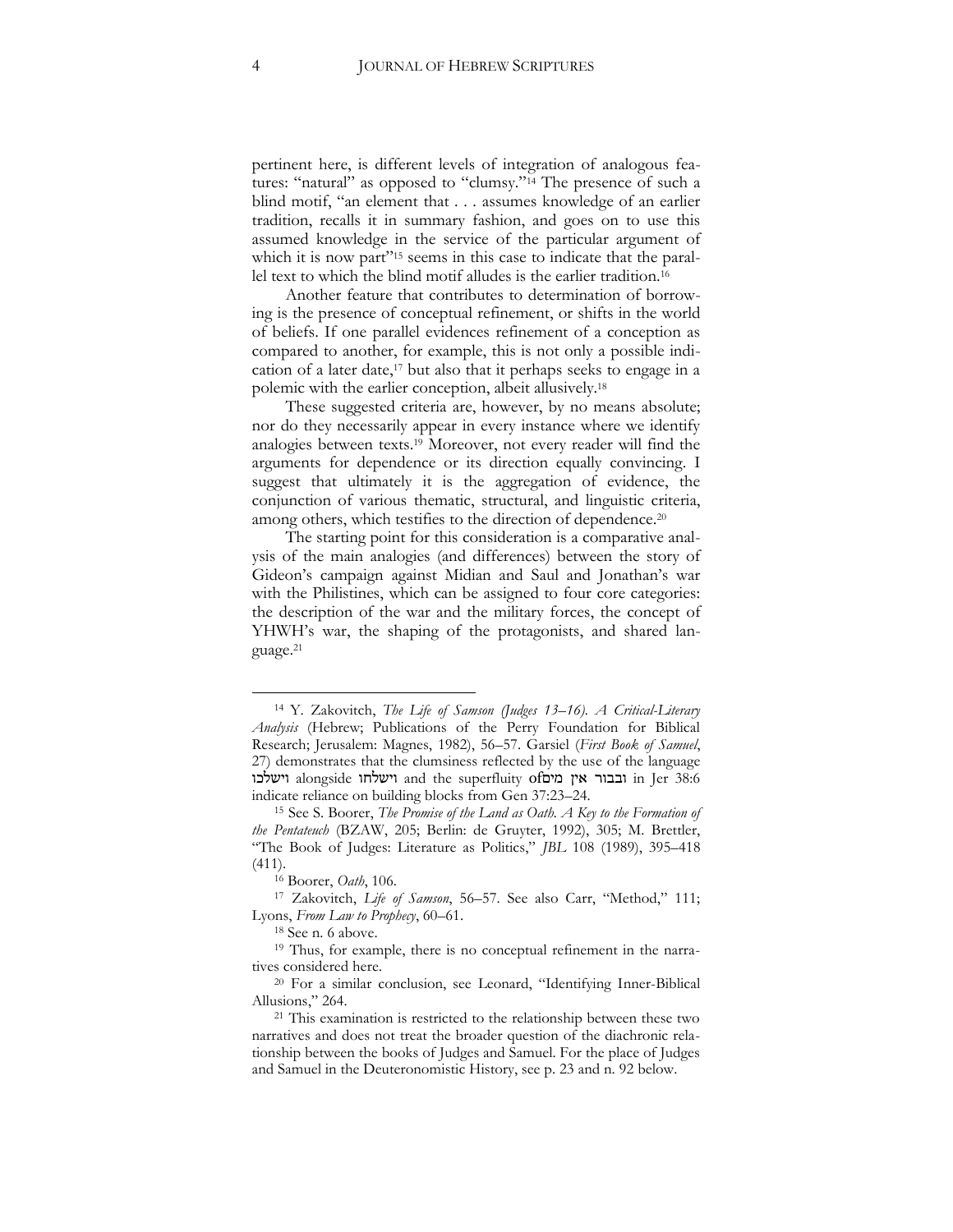#### **COMPARATIVE ANALYSIS**

#### **A. THE DESCRIPTION OF THE WAR AND THE PARTICIPATING FORCES**

The narratives in question share many topical and linguistic features related to their descriptions of war:

- 1. Summoning to war: In each narrative the Israelite leader sounds a horn (תק"ע בשופר) and the warriors rally to him .22(4–13:3 Sam 1; 35–6:34 Judg) (נזעקים אחריו)
- <span id="page-5-0"></span>2. Hyperbolic metaphor underscores the numerical superiority of the enemy forces: as numerous as the sands on the seashore (החול אשר על שפת הים)—החול הים —Judg 7:12; 1 Sam 13:5). <sup>23</sup> Also stressed is the enemy's strength,<sup>24</sup> albeit through different means: in the context of the campaign against Midian we find, in addition to the sands of the seashore, a comparison to locusts (cf. Judg 6:5, 7:12). 25
- 3. The narratives use the language of להיאסף and לחנות to describe the enemy's preparations for war (Judg 6:33; 1 Sam 13:5; cf. vv. 11, 16).<sup>26</sup>
- <span id="page-5-1"></span>4. The Israelite response to oppression. Both narratives mention caves (מערות) among the hiding places chosen by the Israelites (איש ישראל בני ישראל) for fear of the enemy (Judg 6:2; 1 Sam 13:6).<sup>27</sup>
- 5. Reduction of troops. In both stories we find a reduction in the number of the Israelite troops to several hundred (albeit for different reasons). Gideon's army, which

<sup>24</sup> In describing the Philistine forces Saul faced (1 Sam 13:5) the MT reads "thirty thousand." Many scholars regard this number, which also appears in LXX MS B, as hyperbolic as compared to other biblical armies (see Exod 14:7; Judg 4:3) and prefer the version "three thousand" that appears in the Lucian recension and in *Peshitta.* See, e.g., P.K. McCarter, *I Samuel* (AB, 8; Garden City, NY: Doubleday, 1980), 226; S. Bar-Efrat, *1 Samuel* (Hebrew; Mikra leyisra'el; Tel Aviv: Am Oved, 1996), 176.

<sup>25</sup> On the damage, both agricultural and economic, caused by locusts and its literary manifestations in the Bible (Joel 1:2–12; Exod 10:12–15) and in ancient mideastern sources, see J.L. Crenshaw, *Joel. A New Translation with Introduction and Commentary* (AB, 24C; New York: Doubleday, 1995), 91–94.

<sup>22</sup> Cf. Judg 3:27; 2 Sam 20:2. See R.W. Klein, *1 Samuel* (2nd ed.; WBC, 10; Nashville: Nelson, 2008), 125.

<sup>23</sup> Cf. Josh 11:4; 2 Sam 17:11. This metaphor usually appears in the promises to, and blessing of, the patriarchs to describe the future propagation of their descendants, alongside other metaphors (Gen 22:17, 32:13). See B.G. Webb, *The Book of Judges* (NICOT; Grand Rapids, MI: Eerdmans, 2012), 245; A.G. Auld, *I & II Samuel. A Commentary* (OTL; Louisville, KY: Westminster John Knox, 2011), 140.

<sup>26</sup> Cf. Josh 10:5; 1 Sam 17:1, 2.

<sup>27</sup> See Auld, *I & II Samuel*, 139.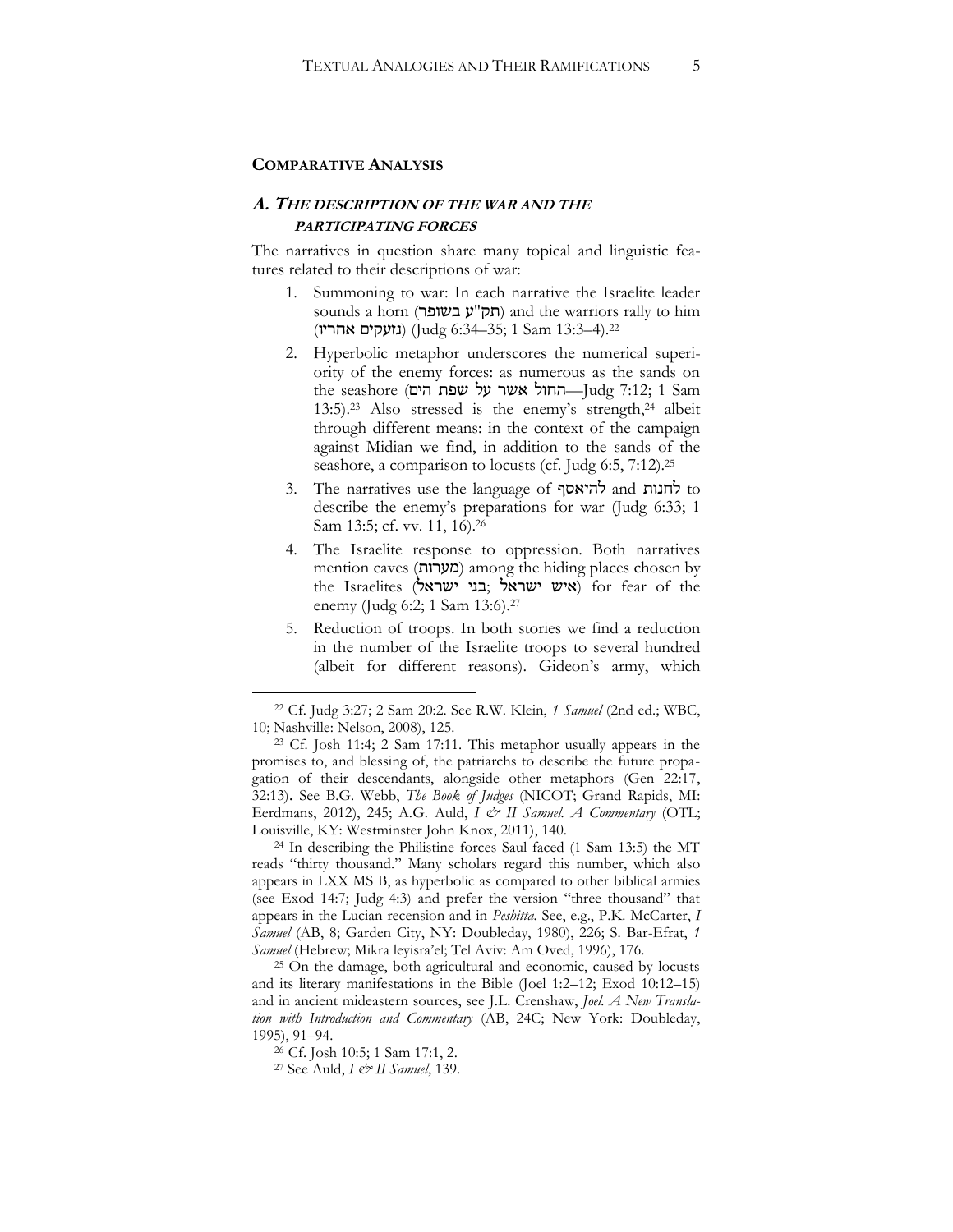started out with thirty-two thousand men (Judg 7:3) was reduced at divine command and in line with the tests devised to a mere three hundred (vv. 2–8). Saul's chosen troops, his standing army, numbered three thousand: twothirds under his direct command and one-third under that of his son (1 Sam 13:2). This number was reduced however, by the desertion of the warriors (v. 11), "who crossed the Jordan, [to] the territory of Gad and Gilead" (v. 7) instead of remaining with Saul at Gilgal, leaving Saul with only six hundred warriors (v. 15b). 28

- <span id="page-6-0"></span>6. Dispatching of the warriors to their homes. In the preparatory stages of the campaigns, we find a description of the leader dispatching warriors to their homes, using the locution: שלח איש לאוהליו (sent each to his tent[s]— Judg 7:8; 1 Sam 13:2).<sup>29</sup> In Judges, this occurs after the reduction in Gideon's troops; in First Samuel after Saul chooses his picked troops early in the story of the campaign.
- 7. Scouting the enemy camp before initiating battle is another feature that appears in both narratives. In each, the leader scouts the outskirts of the enemy camp, accompanied by his arms bearer, and hears a prediction of his future victory enunciated by a member of the enemy troops. <sup>30</sup> While Gideon and his arms bearer Purah are reconnoitering the enemy camp at divine command (Judg 7:9–11), Gideon overhears a Midianite telling his companion of his dream of a וצלול (קרי: צליל) לחם שערים

<sup>28</sup> M. Garsiel, "The Battle of Mikhmash: A Historical-Literary Study (1 Sam 13–14)," in U. Simon and M. Goshen-Gottstein (eds.), *Studies in Bible and Exegesis. Arie Toeg in Memoriam* (Hebrew; Ramat-Gan: Bar-Ilan University Press, 1980), 15–50 (46); idem, *First Book of Samuel*, 91; S. Bar-Efrat, *2 Samuel* (Hebrew; Mikra leyisra'el; Tel Aviv: Am Oved, 1996), 178, 179; U. Simon, "Shaul ve-yonatan: Shtei darkhe manhigut," in N. Ilan (ed.), *A Good Eye. Dialogue and Polemic in Jewish Culture, A Jubilee Book in Honor of Tova Ilan* (Hebrew; Tel Aviv: Hakibbutz Hameuchad, 1999), 433–62, esp. 444–46.

<sup>&</sup>lt;sup>29</sup> Similar expressions include **לאהל (J**osh 22:7; 2 Chr 7:10); איש נס/נסו/וינסו איש לאהליו and) 22 20:1, 22 and) לאוהליו (1Sam 4:10; 2 Sam 18:17, 19:9; 2 Chr 25:27). This precise collocation appears only in these two narratives.

<sup>30</sup> Garsiel, "Battle of Mikhmash," 46; idem, *First Book of Samuel*, 96; Y. Zakovitch, *The Concept of the Miracle in the Bible* (trans. Shmuel Himelstein; Broadcast University Series; Tel Aviv: Ministry of Defence, 1991), 114– 16; idem, "Mi-ma'akhal yetse ha-okhel: al halom ve-shivro," in *Migvan de'ot ve-hashkafot be-tarbut yisrael* 5 (1995) 35–42 (35).

<sup>&</sup>lt;sup>31</sup> "A round loaf of barley bread" is one translation (AB, 6D). For a comprehensive discussion of the explanations proposed for this word, see A. Tal (Rosenthal), "שעורים לחם צליל, "in E. Carmon (ed.), *Heqer veiyun. Studies in Judaism* (Hebrew; Haifa: University of Haifa, 1996), 103–6. For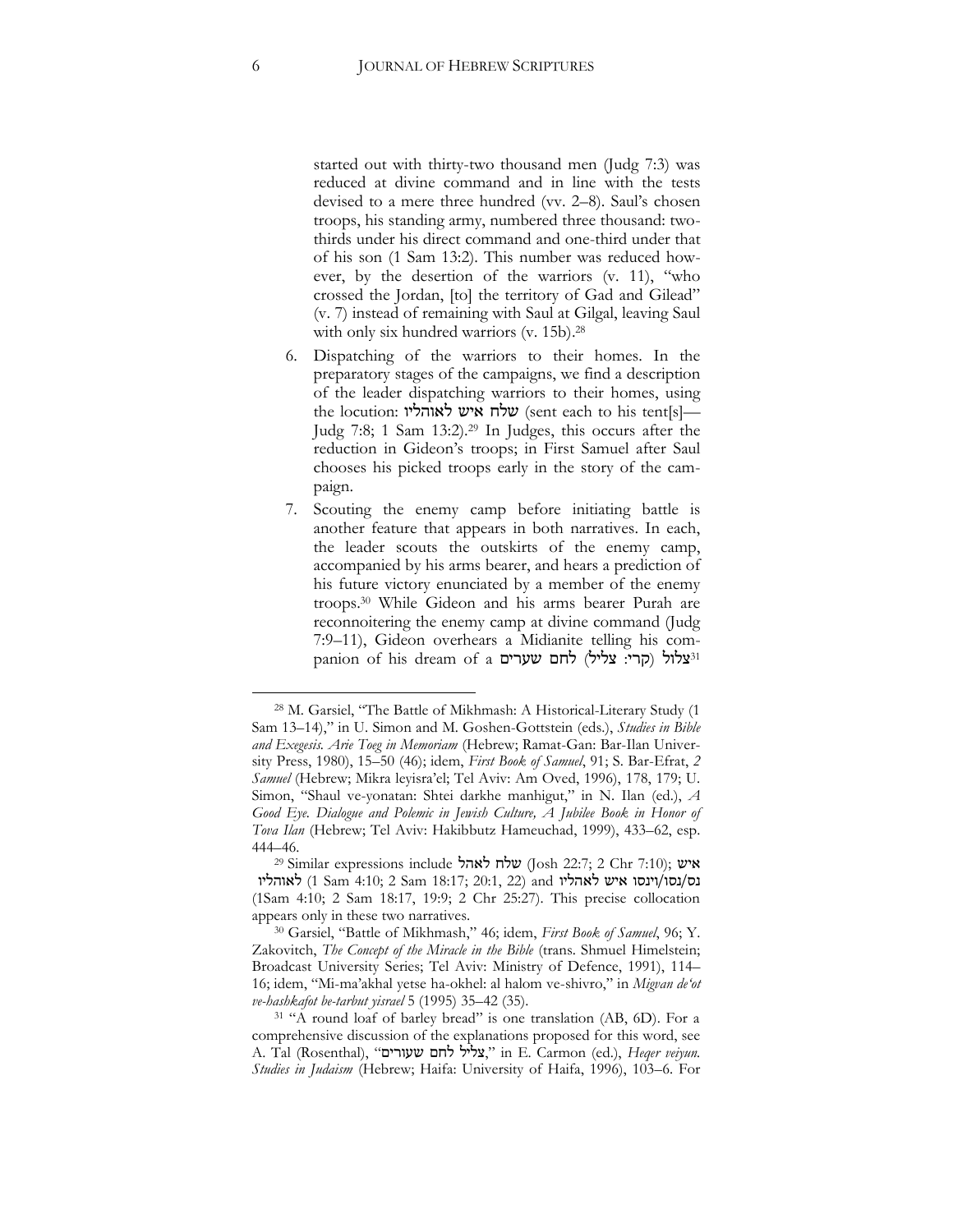whirling through the Midianite camp that made a tent collapse—and its interpretation: "That can only mean the sword of the Israelite Gideon son of Joash. God is delivering Midian and the entire camp into his hands" (v. 14). Gideon interprets these events as a divinely inspired sign of his expected victory over Midian to which he responds by prostrating himself (v. 15a). 32

In the case of Jonathan and his arms bearer scouting the Philistine outpost, Jonathan takes the initiative. Before their discovery by the Philistines, Jonathan sets a condition as a means of ascertaining whether or not God will deliver the enemy into his hand: "If they say to us, 'Wait until we get to you,' then we'll stay where we are" (1 Sam 14:9). "But if they say, 'Come up to us,' then we will go up, for the Lord is delivering them into our hands" (v. 10). In the continuation of the narrative, the second condition is fulfilled (vv. 11–12).

8. Call for an attack on the enemy. After receiving signs that predict their victory, each of the leaders calls for an attack on the enemy, adding the rationale  $\frac{1}{N}$ את/'הים/את ביד האויב) for the Lord has given the camp of Midian into your hands [Judg 7:15]; for the Lord has given them into the hand of Israel [1 Sam 14:12]) that expresses faith in God as a divine force that brings victory. <sup>33</sup> The phrase used here, ביד נתן, is, however, not unique to these stories. Frequent in the Gideon cycle (see Judg 6:1; 7:2, 7, 9, 14, 15; 8:3, 7),<sup>34</sup> this language is also found elsewhere in the book of Judges (1:2, 2:14, 13:1, 15:12) and in other biblical books (Deut 1:27; 2 Sam 5:19; 2 Kgs 3:10, 13); it also occurs twice more in the Michmash narrative (1 Sam 14:10, 37).

1

more recent treatments, see Webb, *Judges*, 245; J.M. Sasson, *Judges 1–12*. *A New Translation with Introduction and Commentary* (AB, 6D; New Haven/London: Yale University Press, 2014), 353.

<sup>&</sup>lt;sup>32</sup> For the relationship between the dream and its explanation, including the polysemous nature of the dream's components, see Y. Zakovitch, *"I Will Utter Riddles from Ancient Times". Riddles and Dream-riddles in Biblical Narrative* (Hebrew; Tel Aviv: Am Oved, 2005), 28–31.

<sup>33</sup> Garsiel, *First Book of Samuel*, 91–92; Zakovitch, "Mi-ma'akhal yetse ha-okhel," 35.

<sup>&</sup>lt;sup>34</sup> The expression להים נתן ביד/בכף (Judg 7:2, 14, 15; 8:3, 7, among others) makes a significant contribution to the shaping of Gideon's day as one of divine rule and of Gideon himself as God's chosen messenger. See Y. Amit, *The Book of Judges. The Art of Editing* (trans. Jonathan Chipman; Biblical Interpretation Series, 38; Leiden: Brill, 1999), 96–99; H. Shalom-Guy, *The Gideon Cycle through the Mirror of Its Literary Parallels* (Hebrew; Tel Aviv: Resling, 2013), 71.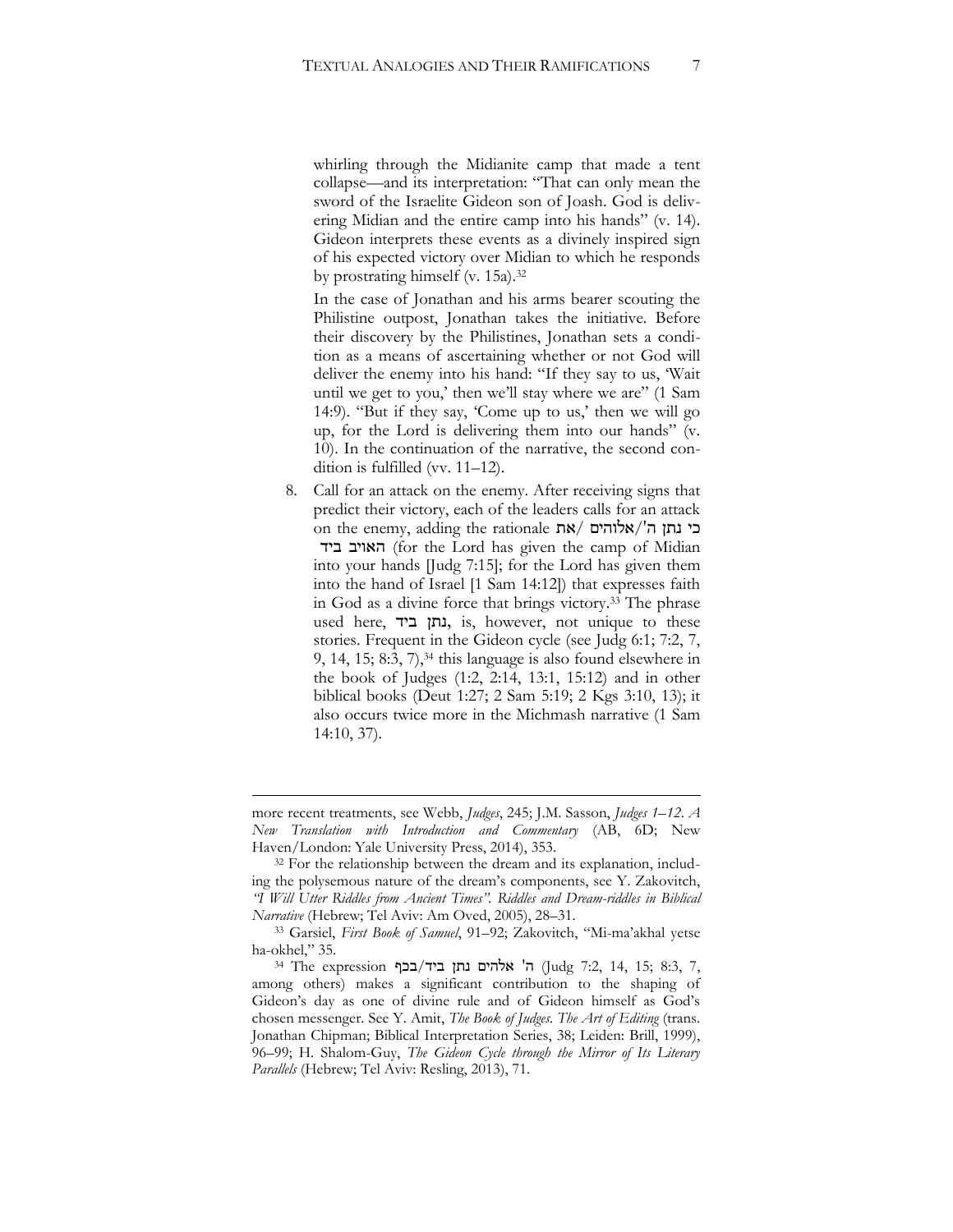- 9. Defeat of the enemy. Despite outstanding numerical superiority, in each context the enemy suffers a resounding defeat caused by an uproar in its camp, here described using a phrase unique to these two narratives: איש חרב ברעהו) every man's sword turned against his fellow; see the discussion below).<sup>35</sup> In Judg 7:22 we find: וישם ה' המחנה ובכל ברעהו איש חרב) The Lord *turned every man's sword against his fellow*, throughout the camp); 1 Sam 14:20  *Every* (והנה היתה חרב איש ברעהו מהומה גדולה מאוד :states *man's sword turned against his fellow—*a very great commotion).<sup>36</sup>
- 10. Exhaustion and hunger of the troops. Both stories underscore the exhaustion (and hunger) of the troops while chasing the enemy,<sup>37</sup> using the root  $\psi$ '' $\psi$  to describe their condition. In Judges, the three hundred warriors who accompany Gideon to engage the Midianite camp in Transjordan are described asורדפים עיפים38) exhausted yet pursuing—8:4). Gideon's request to the people of Succoth and Penuel for bread for his troops makes reference to their exhaustion: תנו נא ככרות לחם לעם אשר ברגלי הם עיפים כי) Please give some loaves of bread to the people who follow me as they are exhausted—8:5). At Michmash, a warrior describes the exhaustion of the troops in a similar fashion: העם ויעף) the people are exhausted—1 Sam 14:28) and the narrator adds: העם ויעף מאד) and the people were very exhausted—v. 31). In this story, the resulting hunger was the outcome of Saul's oath that prohibited the soldiers engaged in pursuit of the enemy to eat before evening (v. 24).
- 11. Additional parties join in the pursuit of the retreating army. In both stories, other parties, including the Ephraimites, enter into the pursuit after the enemy later in the scene (Judg 7:23–25; 1 Sam 14:20–22); <sup>39</sup> however, the role

<sup>35</sup> Zakovitch, *Riddles*, 106–7.

<sup>36</sup> Sasson (*Judges*, 355) notes that a similar tactic of God entering the fray and turning one against the other appears in 1 Sam 14:20.

<sup>37</sup> Garsiel, "Battle of Mikhmash," 46; idem, *First Book of Samuel*, 91–92.

<sup>38</sup> J. A. Soggin (*Judges. A Commentary* [trans. J.S. Bowden; OTL; London: SCM, 1981], 149) and Y. Amit (*Judges. Introduction and Commentary* [Hebrew; Mikra leyisra'el; Tel-Aviv: Am Oved, 1999], 149) prefer the version ורעבים עיפים reflected in the LXX and the *Peshitta* because it explains Gideon's request: "Please give some loaves of bread to the men who are following me" (Judg 8:5). R.G. Boling (*Judges. Introduction, Translation, and Commentary* [AB, 6A; Garden City, NY: Doubleday, 1975], 154– 55) prefers the MT because the roots עיף and רדף are also paired in v. 5. Both Webb (*Judges*, 252) and Sasson (*Judges*, 360) retain the MT version .עיפים ורדפים

<sup>39</sup> Garsiel, *First Book of Samuel*, 91–92; Simon, "Shaul ve-yonatan," 449; Klein, *1 Samuel*, 137.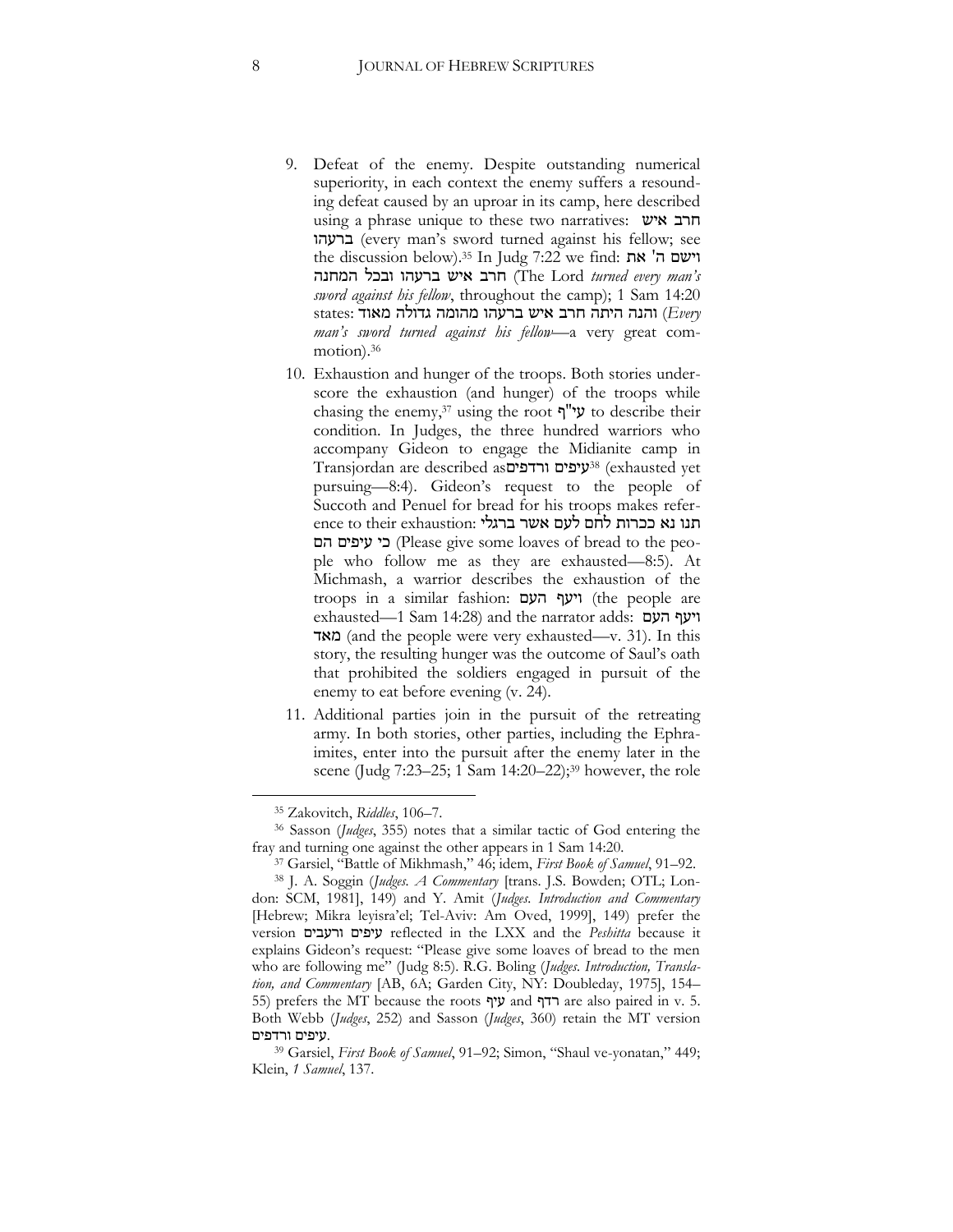of the Ephraimites receives greater emphasis in the story of the anti-Midianite campaign in Judges (Judg 7:24–25, 8:1–3; 1 Sam 14:22).

#### **B. THE CONCEPT OF YHWH'S WAR40**

 $\overline{a}$ 

Both stories manifest a similar conception regarding the relationship between the divine and human roles in achieving victory. It is divine intervention that grants victory over its enemy to the Israelite camp.<sup>41</sup> Using similar locutions, both narratives uphold the

<sup>&</sup>lt;sup>40</sup> As suggested by J. Vermeylen (" 'Sacral War' and 'Divine Warrior' in Ancient Israel: Its Reception and the Present State of the Question," in J. Leisen and P.C. Beentjes (eds.), *Visions of Peace and Tales of War* [Deuterocanonical and Cognate Literature Yearbook, 2010; Berlin: de Gruyter, 2010], 1–34 [1–2]), the biblical term YHWH's war ('לה מלחמה or מלחמת 'ה) is preferable to "holy war." Found in the Bible (Num 21:14; 1 Sam 18:17, 28:28; cf. Exod 17:16; 1 Sam 17:47), these terms do not evoke the contemporary associations of "holy war."

<sup>41</sup> The term "holy war" is associated with G. von Rad, *Holy War in Ancient Israel* (trans. M.J. Dawn; Grand Rapids, MI: Eerdmans, 1991 [1951]), who constructed an ideal image of "holy war" as a popular institution linked to the Israelite amphictyony in the pre-monarchic period. In the 1970s scholars began to question and modify von Rad's until then prevailing stance. See, e.g., R. Smend (*Yahweh War and Tribal Confederation. Reflections upon Israel's Earliest History* [trans. from the 2nd ed. by M.G. Rogers; Nashville, TN: Abingdon, 1970]) and F. Stolz (*Jahwes und Israels Kriege. Kriegtheorien und Kriegersfahrungen im Glauben des alten Israel* [ATANT, 60; Zürich: TVZ, 1972]). Other suggested modifications of von Rad are grounded in study of ancient Near Eastern texts. See, e.g., J. Heintz's comparative study ("Oracles prophétiques et 'guerre sainte' selon les archives royales de Mari et l'Ancient Testament," in *Congress Volume Rome 1968* [VTSup, 17; Leiden: Brill, 1969], 112–38), and M. Guichard, "Les aspects religieux de la guerre à Mari," *RA* 93 (1999), 27–48, which showed no distinction there between ordinary and holy war, a conclusion supported by examination of the neo-Assyrian annals. See M. Weippert, 'Heilige Krieg' in Israel und Assyrien: Kritische Anmerkungen zu Gerhard von Rad Konzept des 'Heiligen Kreiges im alten Israel'," *ZAW* 84 (1972), 460–93; repr. Weippert, *Jahwe und die anderen Götter* (FAT, 18; Tübingen: Mohr Siebeck, 1997), 71–97. For a survey of the changing approaches to this topic, see G.H. Jones, " 'Holy War' or 'Yahweh War'?" *VT* 25 (1975), 642–58; C. Batch, *La guerre et les rites de guerre dans le judaïsme du deuxième Temple* (JSJSup, 93; Leiden: Brill, 2005), esp. 19–38; R. Schmitt, *Der "Heilige Krieg" im Pentateuch und im deuteronomistischen Geschichtswerk. Studien zur Forschungs-, Rezeptions- und Religionsgeschichte von Krieg und Bann im Alten Testament*  (Münster: Ugarit-Verlag, 2011), 1–50. Vermylen (" 'Sacral War'," 26–27) stresses the role of the Deuteronomistic school in elaborating a theology of war, which minimized military action and insisted on YHWH's deeds. On the shaping of holy war in Judges, see Amit, *Judges. Art of Editing,* 46– 52; for Chronicles, see S. Japhet, *The Ideology of the Book of Chronicles and Its Place in Biblical Thought* (trans. A. Barber; BEATAJ, 9; Frankfurt: Lang, 1989), 125–32. See also R. Kasher, "Yeshu'at yehoshaphat," *Bet Mikra* 31 (1986), 242–51, esp. 242–43.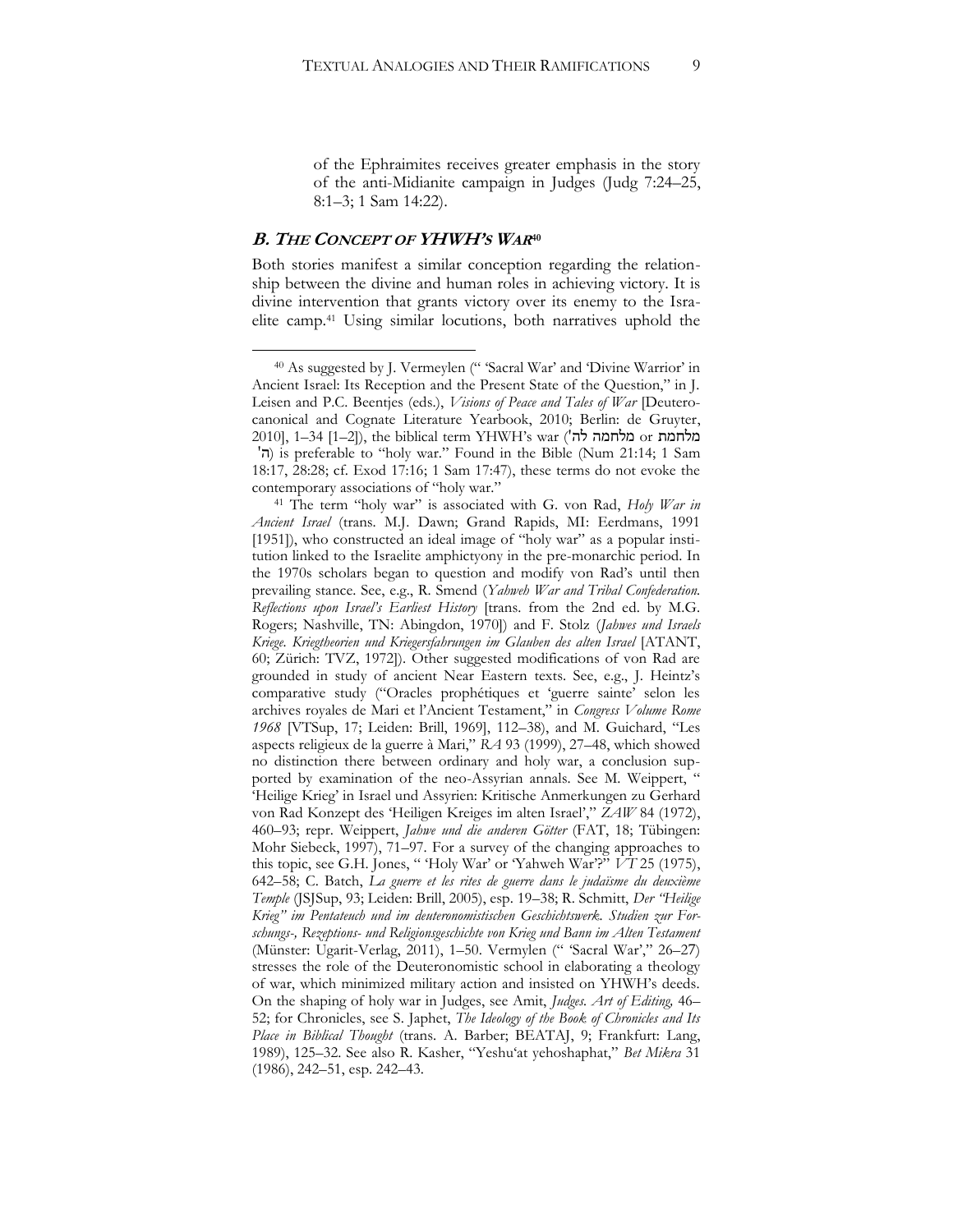notion that the defeat of the many by the few, of the strong by the weak, demonstrates that divine assistance, not human military strength, determines the outcome of war.<sup>42</sup> A definitive manifestation of this notion appears in Exod 14:14: "The Lord will battle for you; you hold your peace!" (see also 1 Sam 17:47; 2 Chr 20:15–17).

This motif receives similar articulation in both narratives. 43 The role of God's hand in the war with the Midianites is underscored first of all by the reduction of Gideon's army to three hundred warriors at divine command and in line with the tests devised, lest the Israelites claim victory: ויאמר ה' אל גדעון רב העם אשר אתך The (מתתי את מדין בידם פן יתפאר עלי ישראל לאמר ידי הושיעה לי Lord said to Gideon, "You have *too many* troops with you for Me to deliver Midian into their hands; Israel might claim for themselves the glory due to Me, thinking, 'Our own hand *has brought us victory*' " [7:2]). Second, the description highlights the passivity of Gideon's troops, who surround the camp with torches in their left hands and ram's horns in their right, leaving only their mouths unencumbered to shout "A sword for the Lord and for Gideon!" (Judg 7:20; cf. 7:18). The massive divine role in the unfolding of the events is summed up in the unique phrase: "The Lord turned every man's sword against his fellow, throughout the camp" (v. 22). 44

A similar conception comes to the fore in Jonathan's announcement: כי אין לה' מעצור להושיע ברב או במעט :for nothing prevents the Lord from winning a victory by many or by few" [1 Sam 14:6]) and in the subsequent attack by Jonathan on the Philistine outpost, accompanied only by his arms bearer (v. 14). This attack yields impressive results: the swift killing of some twenty men in a contained area<sup>45</sup> and within a brief timespan (14:4)—and the sowing of fear among the Philistines (v. 15). The fear engendered by this attack and its successful outcome are portrayed as confirming Jonathan's statement regarding divine power to effect victory.

<sup>42</sup> Garsiel, "Battle of Mikhmash," 46; idem, *First Book of Samuel*, 92–93.

<sup>43</sup> See Klein, *1 Samuel*, 133, 135, 136.

<sup>44</sup> Amit, *Judges. Art of Editing*, 51; idem, *Judges. Introduction and Commentary*, 142; E. Assis, *Self-Interest or Communal Interest. The Stories of Three Leaders in the Book of Judges* (Hebrew; Yahadut Kan ve-Akhshav; Tel Aviv: Yediot Ahronot, 2006), 52–53; Webb, *Judges*, 249.

<sup>45</sup> שדה צמד מענה כבחצי. This phrase apparently refers to the amount of land a pair of oxen can plow in a day (cf. Isa 5:10). See, e.g., M.Z. Segal, *Sifre Shmuel* (Jerusalem: Kiryat Sefer, 1956), 105; Bar-Efrat, *1 Samuel*, 184. Some scholars prefer the LXX's version ἐν βολίσι καὶ ἐν πετροβόλοις καὶ ἐν κόχλαξιν τοῡ πεδίου "with darts and crude flint weapons" that refers to the weapons used by Jonathan and his arms bearer. See McCarter (*I Samuel,* 236) who emends the verse by moving this phrase to the end of v. 13, as does Klein (*1 Samuel*, 132). See also Auld, *I & II Samuel*, 149.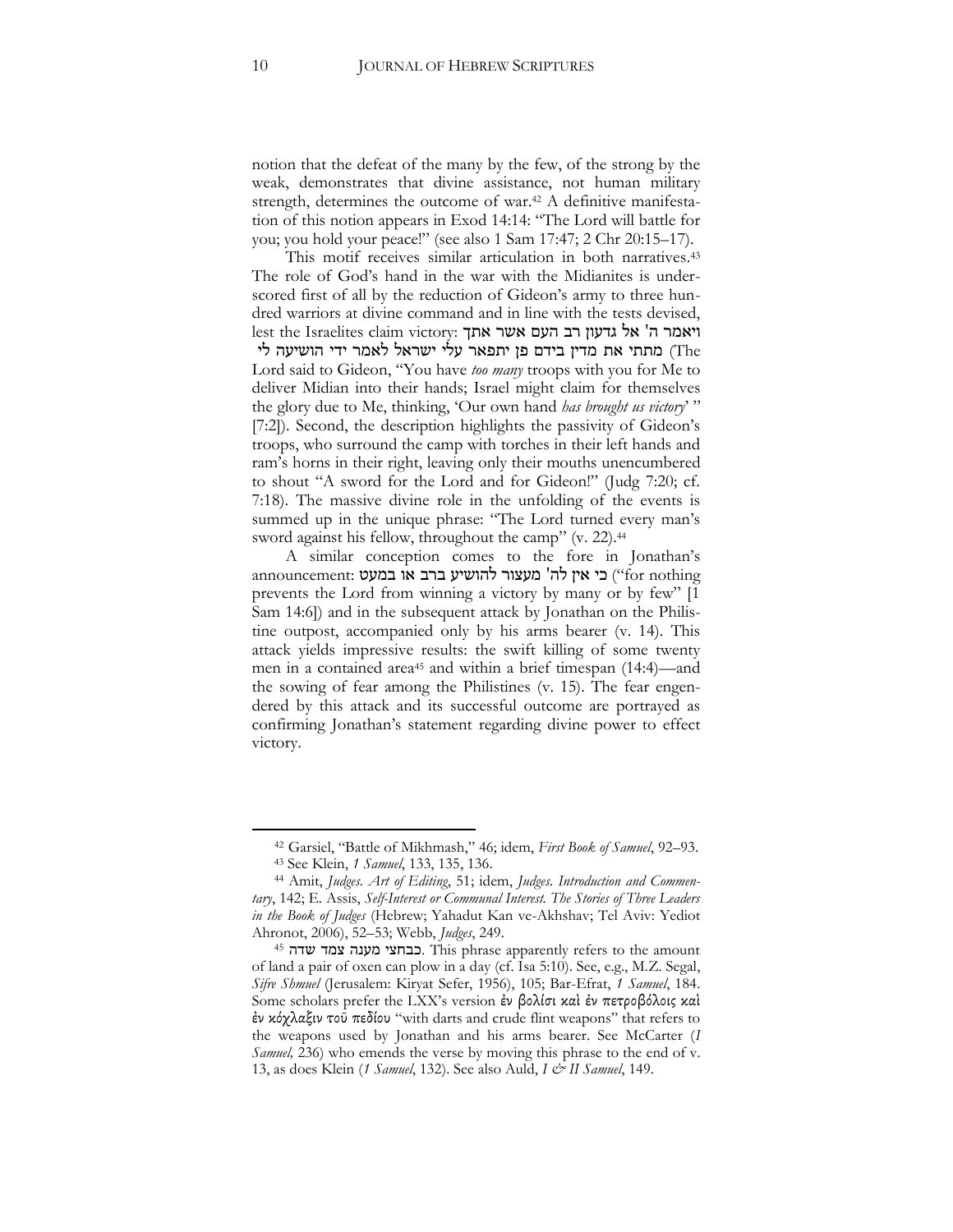# **C. THE SHAPING OF THE PROTAGONISTS AND THEIR DEEDS**

Another avenue of comparison between these narratives lies in how each shapes the protagonists and their deeds. I especially note the existence of implicit analogies and distinctions between Gideon and Jonathan, Gideon and Saul, and Saul and Jonathan.

*Gideon and Jonathan.* A close comparison of the figures of Gideon and Jonathan not only reveals analogies above and beyond those inhering in the military situation just outlined, but differences as well. Thus, both scout the outskirts of the enemy camp with their arms bearers before the battle: in Gideon's case, this is in response to a divine command (Judg 7:9, 13); whereas Jonathan initiates this step (1 Sam 14:1). Moreover, before going into battle, each tests divine willingness to deliver the enemy into his hands. However, notwithstanding the divine assertion that he will defeat Midian (Judg 6:14, 16) Gideon feels impelled to turn to God with a request for two signs with the fleece (Judg 6:36–40); Jonathan, being uncertain of God's intent, does not request a sign but describes two possibilities, of which the realization of one will signal that salvation in battle is at hand (1 Sam 14:9). <sup>46</sup> The signs also differ in nature. Gideon tests God by requesting signs that deviate from natural law; even expressing concern that he may have overstepped the bounds in testing God by requesting a second sign: <sup>47</sup> "Do not be angry with me if I speak just once more. Let me make just one more test with the fleece" (Judg 6:39). 48

While reconnoitering the enemy camp, both hear an encouraging message that predicts their victory over the enemy. And, both are prepared to engage in battle against massive odds: this reflects their trust in God, despite the numerical inferiority of their forces. 49 Gideon, however, goes to war with three hundred warriors at divine command, whereas Jonathan initiates an almost solo attack on the Philistine outpost.

Gideon and Jonathan alike evidence, through their remarks and deeds, their awareness that "an army marches on its stomach." <sup>50</sup> Gideon turns to the people of Succoth and Penuel to provision his warriors (Judg 8:5, 8); they, doubting his ability to defeat the enemy, refuse to do so (vv. 6, 8). In the Michmash narrative one warrior attributes the troops' exhaustion to Saul's oath forbid-

<sup>46</sup> Zakovitch, *Miracle*, 114–16.

<sup>47</sup> J. Licht, *Testing in the Hebrew Scriptures and in Post-Biblical Judaism*  (Hebrew; Publications of the Perry Foundation for Biblical Research; Jerusalem: Magnes, 1973), 35–36; Zakovitch, *Miracle*, 114–16; Webb, *Judges*, 238–39; Sasson, *Judges*, 348–49, 350.

<sup>48</sup> Cf. Abraham's plea to God in his final effort to save Sodom: "And he said, 'Let not my Lord be angry if I speak but this last time' " (Gen 18:32; cf. 18:30).

<sup>49</sup> Garsiel, *First Book of Samuel*, 91–92.

<sup>50</sup> Ibid., 92–93.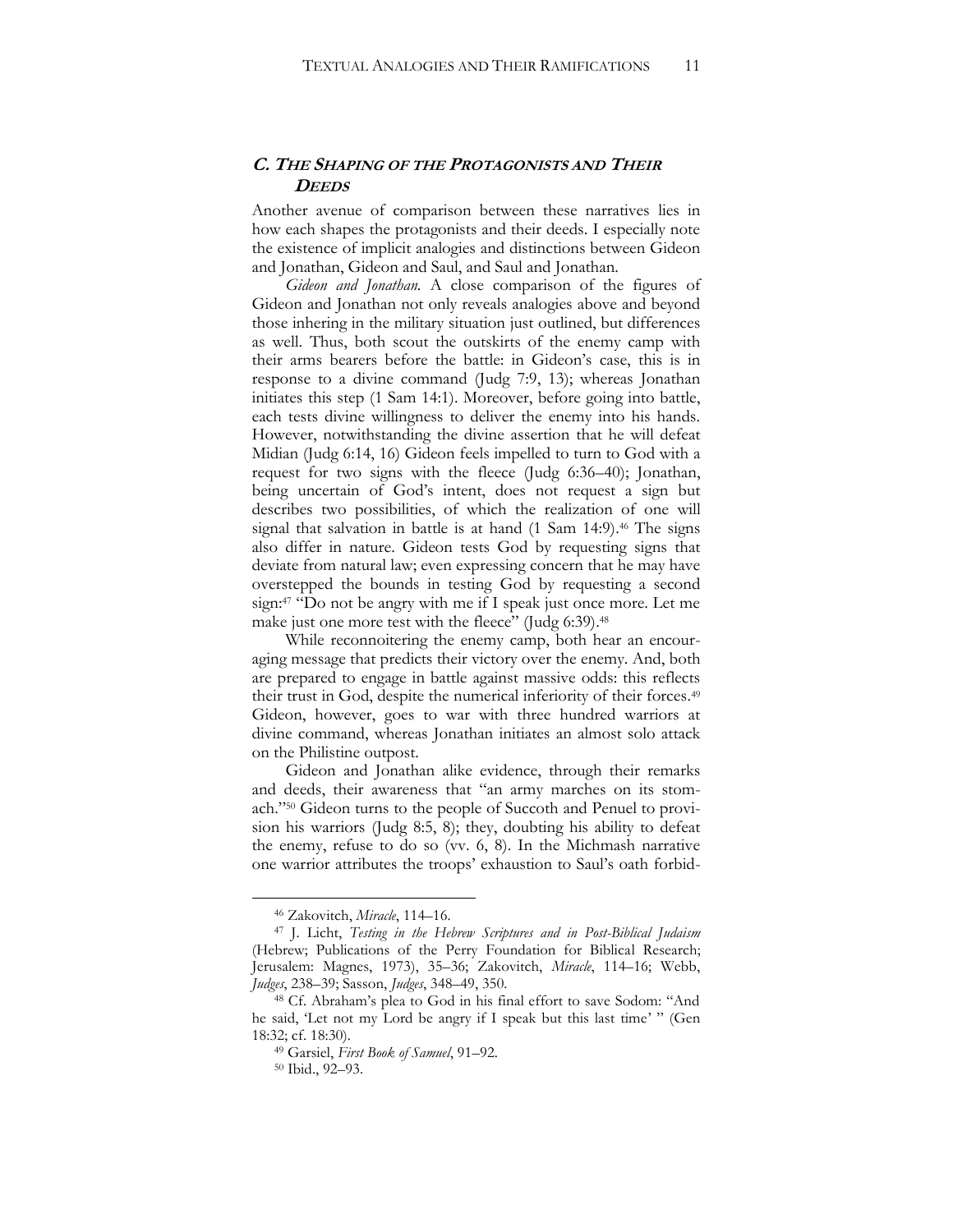ding the people to eat "before night falls" (1 Sam 14:24). Jonathan, who was not present when his father uttered this oath, eats some honey (v. 27) and criticizes his father for forcing this oath on the people, also stressing that, had the people eaten from the enemy spoils, an even greater victory could have been achieved (vv. 29– 30). <sup>51</sup> To this we must add the implicit criticism voiced by the narrator in juxtaposing Jonathan's remarks to the description of how, because of their fatigue, the people stopped chasing the Philistines, fell on the spoils, slaughtered oxen and sheep and even ate them with the blood (vv. 22–35). <sup>52</sup> This contrastive portrayal of Jonathan and Gideon casts Jonathan's behavior in a more favorable light than Gideon's, as evincing Jonathan's greater trust in, and reliance on, God.

*Gideon and Saul.* The inversive, mirror-image Gideon-Saul comparison amplifies the negative aspects of Saul's personality and his weaknesses as a leader. Thus, if Gideon attacked the enemy with three hundred warriors, creating commotion in the enemy camp and forcing a retreat, Saul, on the other hand, refrained from attacking the enemy camp with double the number of warriors (1 Sam 14:2). <sup>53</sup> Also, if Gideon is portrayed as someone who submits to divine commands, as prominently manifested in the many instances shaped in the literary pattern of command-obedience (Judg 6:25–26; 7:3, 4–6, 9–11, among others), Saul is portrayed as failing to heed divine instruction when he ignores Samuel's instructions, offering sacrifices before the latter's arrival (1 Sam 10:8; 13:8–12, 13–14). <sup>54</sup> If Gideon requests of God, and receives, many signs that manifest the divine choice of Gideon and divine support in overcoming the Midianite crisis, Saul, on the other hand, who has a priest with an ephod at his disposal (1 Sam 14:3), fails time and again to inquire of God. <sup>55</sup> Even when Saul summons the Ark of God during the commotion in the Philistine camp (14:18),<sup>56</sup> he

<sup>51</sup> The negation in the clause בי עתה לא רבתה מכה בפלשתים cl Sam 14:30b) is problematic. Some read it as expressing surprise (Rashi, Radak, and in their wake, Segal [*Sifre Shmuel*, 109]). Others emend and delete the word לא as in the LXX MS B (McCarter, *I Samuel*, 246). Apparently, we should read הלא, on the assumption that haplography caused the initial *heh* to be dropped, as Bar-Efrat (*1 Samuel*, 187) suggests.

<sup>52</sup> The criticism of Saul's oath emerges more strongly in the LXX's version of v. 24, which opens with an extra phrase: "And Saul committed a great trespass of ignorance in that day." See Garsiel, "Battle of Mikhmash," 34; idem, *First Book of Samuel*, 92–93. McCarter (*I Samuel*, 243, 245–46) prefers this version.

<sup>53</sup> Garsiel, "Battle of Mikhmash," 33; idem, *First Book of Samuel*, 92.

<sup>54</sup> Garsiel, *First Book of Samuel*, 85–87; Simon, "Shaul ve-yonatan," 445–46.

<sup>55</sup> Garsiel, "Battle of Mikhmash," 35; idem, *First Book of Samuel*, 92–93.

<sup>56</sup> The LXX (MSS B and L) here reads ἐφούδ (*ephod*). This appears to be closer to the original version of the verse, as assumed by H.P. Smith, *A Critical and Exegetical Commentary on the Books of Samuel* (ICC; Edinburgh: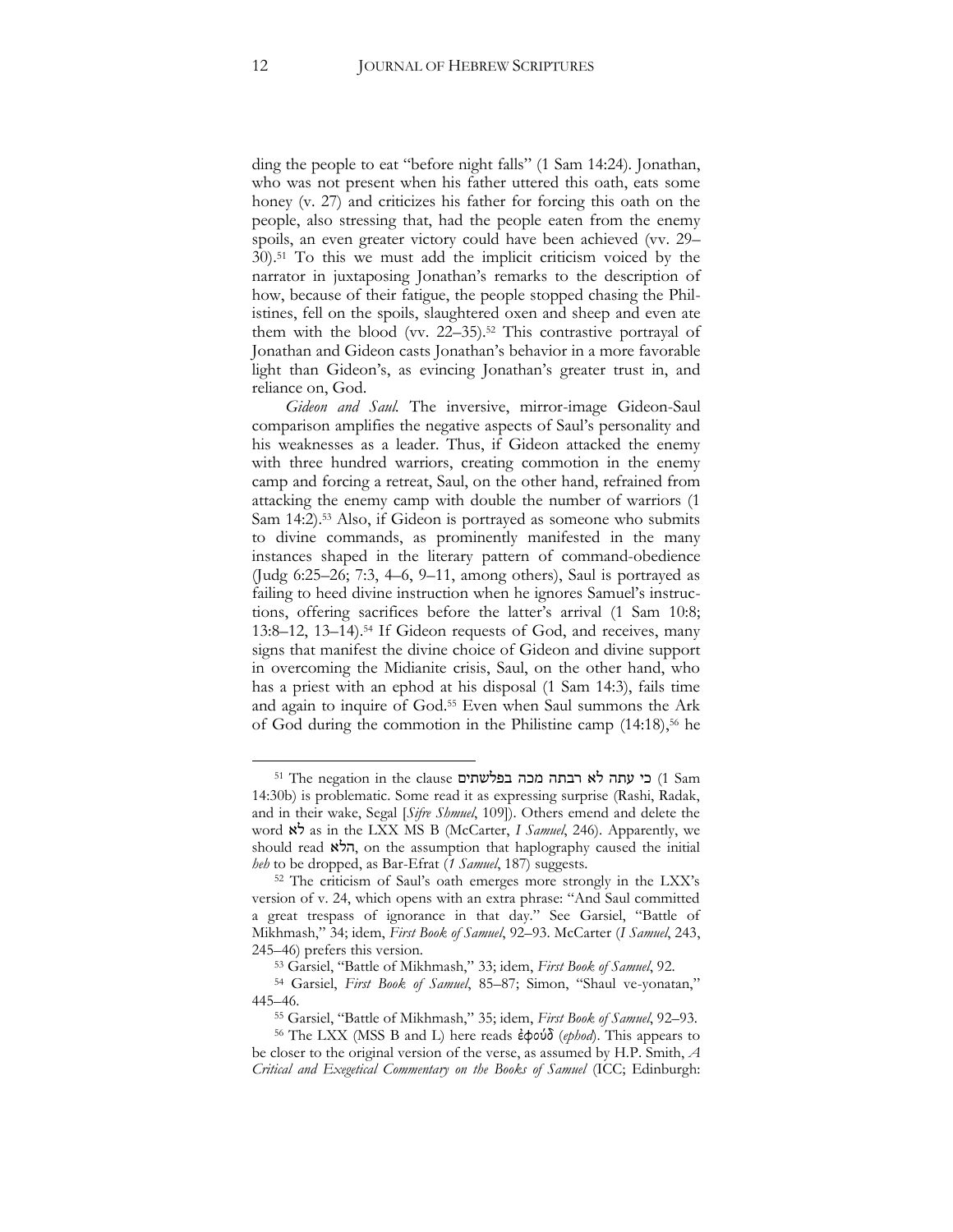backs down when the confusion intensifies (v. 19). In the continuation of the story, when Saul prepares to chase the Philistines, the priest reminds him to inquire of God, but Saul remains unanswered on doing so (v. 37). <sup>57</sup> The lack of a response to Saul's desperate cry for divine support is underscored in the narrative of the final battle in which Saul meets his death (1 Sam 28).

The two also differ with respect to feeding their troops. Gideon, as noted, shows awareness of the importance of provisioning his troops, and punishes the residents of Succoth and Penuel for their refusal to do so. Saul, on the other hand, binds the troops pursuing the enemy with an oath that forbids them to taste food until evening (1 Sam 14:24). 58

Another difference relates to the monarchy. In the wake of his victory over the Midianites, the Israelites offer Gideon dynastic rule: "Rule over us—you, your son, and your grandson as well" (Judg 8:22). Saul, on the other hand, is apprised in this narrative that, because of his failure to obey God, he is being stripped of kingship (1 Sam 13:13–14). These inverted images of Saul and Gideon demonstrate Saul's unworthiness for the monarchy.

*Saul and Jonathan.* Also inherent in these narratives is a striking contrastive portrayal of Saul and Jonathan, which comes to the fore against the backdrop of my earlier comparison of Gideon and Jonathan: Saul refuses to attack the enemy camp with his six hundred warriors, whereas Jonathan attacks the outpost accompanied only by his arms bearer. Saul fails to obey the divine command, whereas Jonathan attacks the enemy based on divine sanction alone. Saul, who is accompanied by an ephod-wearing priest, fails time and again to inquire of God, whereas Jonathan inquires of God and is answered. Saul leaves the troops hungry by dint of his oath, and Jonathan criticizes this oath. <sup>59</sup>Again, like the inverted

**.** 

T&T Clark, 1899), 111; C.F. Burney, *The Book of Judges* (London: Rivingtons, 1920), 242; H.W. Hertzberg, *I & II Samuel. A Commentary* (trans. J. Bowden; OTL; London: SCM, 1964), 113; Segal, *Sifre Shmuel*, 106–7; McCarter, *I Samuel*, 237; and Klein, *1 Samuel*, 132. This assumption is grounded in the fact that nowhere else is the Ark used to inquire of God, and the association of the word προσάγαγε τὸ (הגישה) with the ephod in other contexts (1 Sam 23:9, 30:7). On the difficulty of deciding between the two variants, see Auld, *I & II Samuel*, 150–51.

<sup>57</sup> Garsiel, *First Book of Samuel*, 86–87; Simon, "Shaul ve-yonatan," 453–54 and n. 18.

<sup>58</sup> Garsiel, "Battle of Mikhmash," 34; idem, *First Book of Samuel*, 87–88, 92–93.

<sup>59</sup> For a contrastive comparison of Saul and Jonathan in the Michmash narrative, see D. Jobling, "Saul's Fall and Jonathan's Rise: Tradition and Redaction in 1 Sam. 14:1–46," *JBL* 95 (1976), 367–76, esp. 369–71; Garsiel, "Battle of Mikhmash," 32–35; idem, *First Book of Samuel*, 85–87; Bar-Efrat, *1 Samuel*, 173–74; Simon, "Shaul ve-yonatan," 443–57; Auld, *I & II Samuel*, 147–48, 158.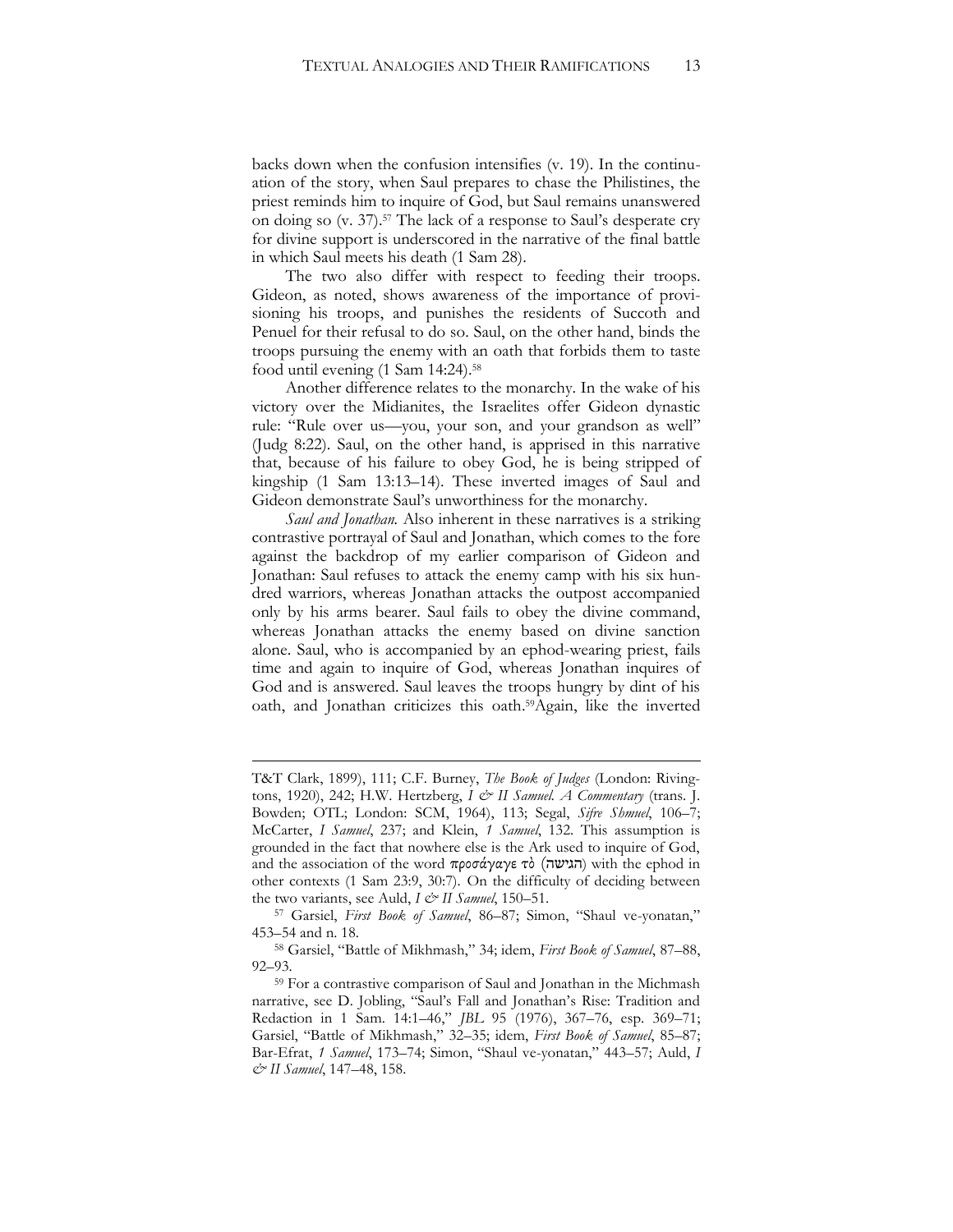mirror-images of Saul and Gideon, this portrayal heightens the negative framing of Saul and his deeds.

#### **D. SHARED LANGUAGE**

Another analogous feature shared by both narratives is the presence of many general expressions, as seen above. Of the expressions outlined in Table 1 below, only ברעהו איש חרב is unique; the others are general locutions, many of which are frequent in other biblical war narratives, as seen from Table 1 below. <sup>60</sup> However, the aggregated weight of shared locutions is significant and it is doubtful that it is solely the result of the use by each author of the fairly large and varied traditional pool of such formulae.<sup>61</sup> Because these locutions are shared with other biblical narratives, I rely on the presence of a unique expression in both, alongside the accumulation of additional evidence, to determine the direction of influence, as discussed in the following section.

 $\ddot{\phantom{a}}$ <sup>60</sup> For a detailed comparative list of the language in both narratives, see Garsiel, "Battle of Mikhmash," 48–49; idem, *First Book of Samuel*, 88– 90. see also J. Blenkinsopp, "Jonathan's Sacrilege: 1 Sam. 14, 1–46: A Study in Literary History," *CBQ* 26 (1964), 423–29. For additional discus-sion of some of the locutions in the table, see nn. [22](#page-5-0) (תק"ע בשופר וזע"ק), and ,)של"ח איש לאהליו) [29](#page-6-0) ,(ואס"ף חנ"ה) [26](#page-5-1) ,(כחול אשר על שפת הים) 23 .(חר"ד) 18 17- .pp

<sup>61</sup> As stressed by Garsiel, *First Book of Samuel*, 91.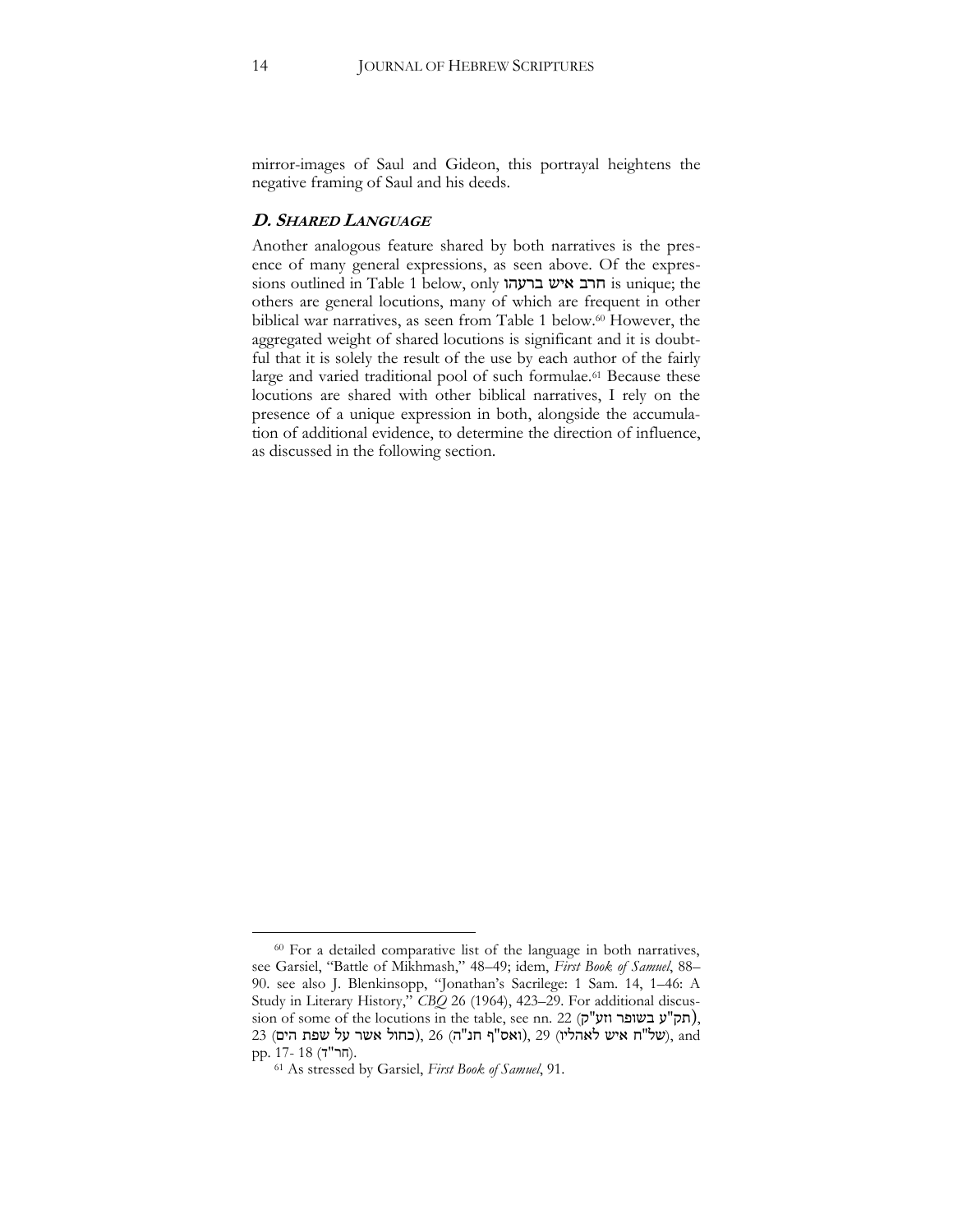|                                                               | Shared<br>locutions                    | Judges 6:1-<br>8:28              | 1 Samuel<br>$13 - 14$ | Other biblical<br>war narratives                                                                                                         |
|---------------------------------------------------------------|----------------------------------------|----------------------------------|-----------------------|------------------------------------------------------------------------------------------------------------------------------------------|
| Unique<br>locution                                            | חרב איש                                | 7:22                             | 14:20                 | Ø                                                                                                                                        |
|                                                               | ברעהו                                  |                                  |                       |                                                                                                                                          |
| Locutions<br>shared by<br>other biblical<br>war<br>narratives | תק"ע בשופר<br>זע"ק/צע"ק<br>(נפעל) אחרי | $6:34 - 35$                      | $13:3 - 4$            | Ø                                                                                                                                        |
|                                                               | תק"ע בשופר                             | 6:34;<br>7:18[x2], 19,<br>20, 22 | 13:3                  | Judg 3:27; 2 Sam<br>18:16; 20:1, 22                                                                                                      |
|                                                               | זע"ק/צע"ק<br>(נפעל)                    | $6:34 - 35;$<br>7:23,24          | 13:4; 14:20           | Josh 8:16; Judg<br>10:17; 12:1;<br>2 Kgs 3:21.<br>Appears with the<br>identical<br>meaning in hif'il:<br>Judg 4:10, 13;<br>2 Sam 20:4, 5 |
|                                                               | רב ויש"ע                               | 7:2                              | 14:6                  | Ø                                                                                                                                        |
|                                                               | (הפעיל)                                |                                  |                       |                                                                                                                                          |
|                                                               | רב                                     |                                  |                       | Josh 11:4; 17:15,<br>17; 2 Sam 15:12                                                                                                     |
|                                                               | יש"ע                                   | 6:14, 15, 36;<br>7:2, 7; 8:22    | 14:6, 23,<br>39, 4562 | Josh 10:6; Judg<br>12:2, 3; 1 Sam<br>23:2, 5, and<br>elsewhere                                                                           |
|                                                               | כחול אשר על                            | 7:12                             | 13:5                  | Josh 11:4; 2 Sam<br>17:11.                                                                                                               |
|                                                               | שפת הים                                |                                  |                       |                                                                                                                                          |
|                                                               | אס"ף (נפעל)<br>וחנ"ה                   | 6:33                             | 13:5                  | Josh 10:5; 1 Sam<br>17:1,2;                                                                                                              |
|                                                               | אס"ף (נפעל)                            | 6:33                             | 13:5, 11              | Josh 10:5; 1 Sam<br>17:1, 2; 2 Sam<br>17:11; 23:9 and<br>elsewhere                                                                       |

**Table 1**

<sup>62</sup> The MT version of v. 47 ירשיע is problematic if interpreted as deriving from רש"ע because this meaning does not fit the context: . . חיעש חיל ויצל . (v. 48). Based on the LXX and 4QSam<sup>a</sup> versions, some commentators substitute a root from ירשיע, whether in *hif'il* (יושיע) or passive (יושע(. See, e.g., Hertzberg, *1 & 2 Samuel*, 118–19; McCarter, *I Samuel*, 254, who argues that the MT version is a deliberate, tendentious corruption; Klein, *1 Samuel*, 131, 133 n. c; Auld, *1 & II Samuel*, 160, 162 n. 47c. Other commentators back the MT and explicate וירשיע as punished; שפטים עשה) cf. 1 Kgs 8:32), punitive measures against the nations mentioned. See Segal, *Sifre Shmuel*, 116; Bar Efrat, *1 Samuel*, 192.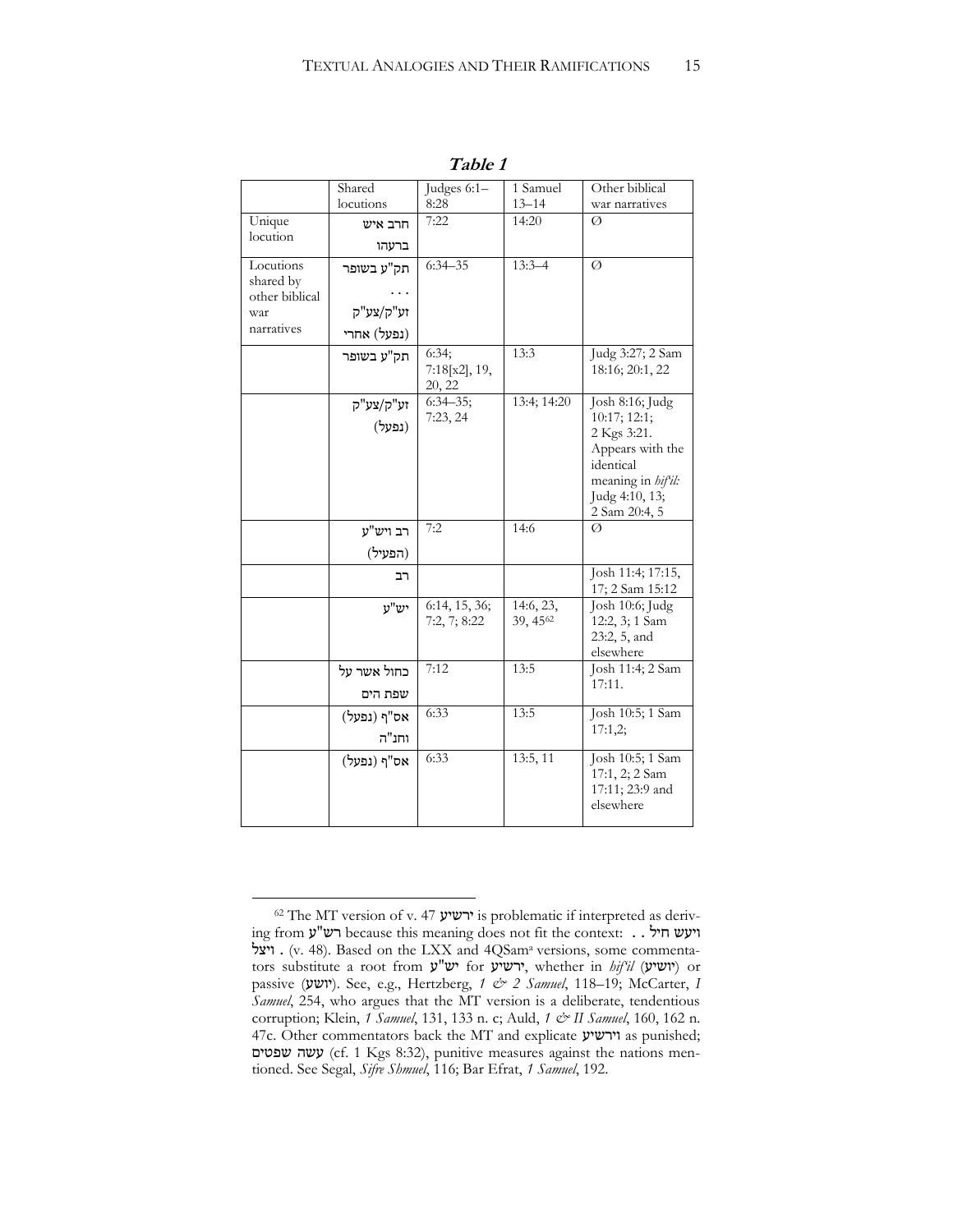| חנ"ה                  | 6:4                            | 13:5                               | 1Sam 4:1; 2 Sam<br>23:13; 1 Kgs<br>16:16, and<br>elsewhere                                                                                                |
|-----------------------|--------------------------------|------------------------------------|-----------------------------------------------------------------------------------------------------------------------------------------------------------|
| חר"ד                  | 7:1, 3; 8:12                   | 13:7, 14:15<br>$[3 \text{ times}]$ | 1 Sam 28:5; 2<br>Sam 17:2.                                                                                                                                |
| נו"ס                  | 7:21, 8:12                     | 14:22                              | Josh 8:20; 10:11;<br>1Sam 4:10;<br>2 Sam 10:14, and<br>elsewhere.                                                                                         |
| נכ"ה                  | 8:11                           | 13:3, 4;<br>14:14, 31              | Josh 8:21, 22, 24;<br>1 Sam 23:5;<br>2 Kgs 3:24, 25,<br>and elsewhere                                                                                     |
| עי"ף                  | 8:4,5                          | 14:28, 31                          | 2 Sam 16:14, 17:<br>29, 21:15                                                                                                                             |
| על"ה                  | 6:3                            | 13:5                               | Josh 8:3, 11;<br>10:5; 2 Sam 2:1;<br>23:9, and<br>elsewhere                                                                                               |
| שלח איש<br>לאוהליו    | 7:8                            | 13:2                               | שלח לאהל<br>Cf. Josh 22:7<br>איש לאהַלַיו<br>1 Sam 4:10;<br>2 Sam 18:17;<br>20:1, 22<br>נס/נסו/וינסו/איש<br>לאהַלַיו<br>1 Sam 4:10; 2<br>Sam 18:17, 19:9) |
| ה' /אלוהים<br>נתן ביד | 6:1, 7:2, 9,<br>14, 15; 8:3, 7 | 14:10, 12,<br>37                   | Judg 1:2, 2:14,<br>3:27, 15:12;<br>2 Sam 5:19; 2<br>Kgs 3:10, 13 and<br>elsewhere                                                                         |

# **DETERMINING THE RELATIONSHIP BETWEEN THE NARRATIVES**

Some scholars assert that their belonging to the literary genre of military campaigns, more specifically, "holy or divine war," dictated the form and content of these narratives, as well as the use of specific language.<sup>63</sup> I maintain that, taken in conjunction, the many analogies—in content, plot, character portrayal, wording, and even a unique phrase—adduce a strong connection between these

<sup>&</sup>lt;sup>63</sup> For an exemplification of the approach attributing analogies to the genre of "holy war," see Blenkinsopp, "Jonathan's Sacrilege," 423–49, who notes the shared topical, linguistic, and metric analogies between the story of the war at Michmash and other war narratives in Joshua, Judges, and Samuel.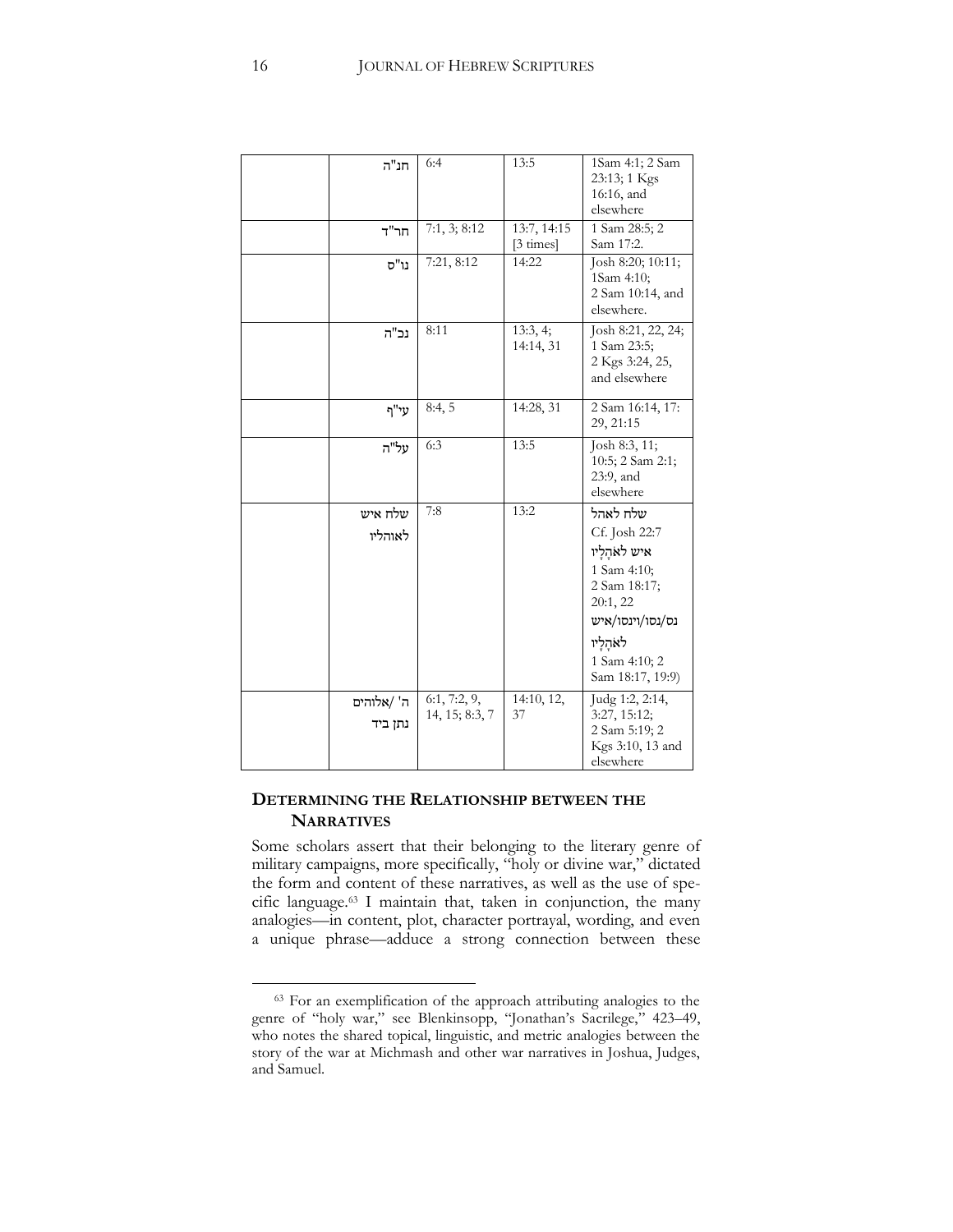texts.<sup>64</sup> I further argue for direct dependence between these two narratives and its direction: that the Gideon narrative formed a building block for the Michmash narrative.<sup>65</sup>

Several arguments support this claim of direct dependence and its direction:

1) The unique phrase הרב איש ברעהו. as noted above, in determining direct dependence between narratives, great weight must be assigned to the appearance of a singular phrase in these stories alone.

2) The use made of the root  $T''$ חר"ד, which has ramifications not just for determining dependence but also its direction. Here I rely on the above-mentioned criterion of different levels of integration of analogous features, distinguishing between a context in which its use appears "natural" and that in which it seems less anchored. In the story of the reduction of Gideon's troops (Judg 7:1–8) the root יר"ח appears alongside the synonymous  $\mathbf{R}^{\prime\prime}$ יר"א $\epsilon$ 6 as a hidden name-midrash for Ein Harod, the place where Gideon encamped with his troops: "Gideon—and all the troops with him encamped above *Ein Harod* . . . Let anyone who is *scared and anxious*  (מי ירא וחרד) turn back" (Judg 7:1–3).<br/> $\delta$  This use of חרד in Judg 7:3 appears to be a deliberate choice over the ורך לבב, condition in the Deuteronomic exemptions from warfare (Deut 20:5–8), found in the text on which he built his description, that calls for the fearful to return to their homes: "Is there anyone scared and disheartened (הירא ורך הלבב)? Let him go back to his home" (v. 8). It appears likely that the toponym Ein Harod played a role in the choice of this word and that the use of ד"חר is therefore firmly anchored in the Gideon narrative. On the other hand, the four appearances of the root ד"חר in the Michmash narrative (1 Sam 13:7, 14:15 [3 times]) seem less anchored in the text there and probably stem from the influence of Judges. Moreover, another

<sup>64</sup> Leonard, "Identifying Inner-Biblical Allusions," 246 (criteria 1–3).

<sup>65</sup> As Garsiel also posits. See Garsiel, *First Book of Samuel*, 79–80, 91. Garsiel's study notes the abundant analogies between the Saul narrative and the stories of Gideon, Abimelech, and Jephthah. He presupposes that the analogies indicate that the book of Samuel used Judges, without considering the theoretical possibility of different directions, such as that story *x* builds on story *y* alone. Nor does he relate to the additional criteria and arguments for direct dependence and its direction treated here.

<sup>66</sup> On the phenomenon of synonymous words and roots in namemidrashim, see Y. Zakovitch, "The Synonymous Word and Synonymous Name in Name-Midrashim" (Hebrew), *Shnaton* 2 (1977), 100–15. The appearance of the root ת"כר, a synonym of ע"גד, as an implicit name midrash for the name Gideon in Judg 6:25–32 exemplifies this phenomenon.

<sup>&</sup>lt;sup>67</sup> The use of  $\mathbf{x}^{\prime\prime}$  is perhaps a name-midrash for Gibeath-moreh, where the Midianites camped (Judg 7:1). See M. Garsiel, *Biblical Names. A Literary Study of Midrashic Derivations and Puns* (trans. P. Hackett; Ramat Gan: Bar-Ilan University Press, 1991), 150–51, 192–94.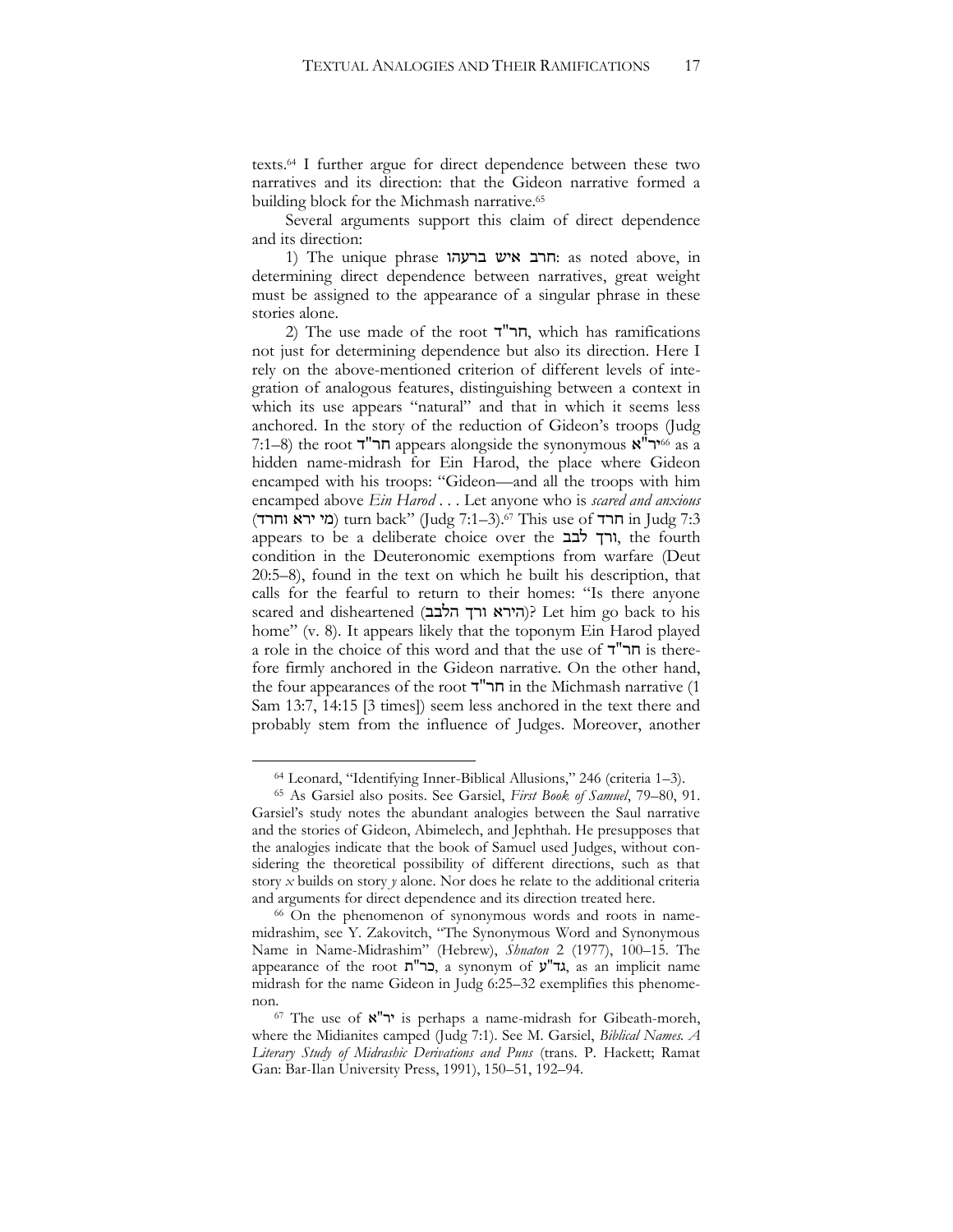verse in the Saul cycle may also reflect use of Judg 7:3 (and not Deut 20:8). I refer to 1 Sam 28:5, where the same pair of roots appears to describe Saul's fear upon seeing the Philistine camp: וירא ייחרד לבו מאד ("when Saul saw the Philistine force, he was scared and his heart trembled"). 68

3) The shaping of the protagonists and their actions in the Michmash narrative. In shaping the figure of Jonathan the author used a pattern frequently found in many biblical stories: the creation of assimilation between figures fulfilling similar roles in the history of the people and its culture, as manifested in the transfer of motifs from one figure to another, which enhances the initial, existing resemblance between the figures and the events in different stories. <sup>69</sup> With respect to the shaping of the figure of Saul the author employed another common pattern, a dissimilative portrait based on a familiar story. 70

This not only suggests that the author of the Michmash narrative used the Gideon cycle, but also allows us to conjecture as to his underlying motivation. The complex use of the figure of Gideon and his actions in shaping the portrayal of the protagonists in the Michmash narrative was intended to highlight and enhance the contrast between them. The analogies drawn between Gideon and Jonathan, alongside the differences that distinguish between them, aim to place Jonathan in a favorable light, whereas the dissimilation of Saul to Gideon underscores negative aspects of Saul's personality and his weaknesses as a leader, his unfitness for the monarchy. <sup>71</sup> Accordingly, it is less probable that the figures of Saul and Jonathan in the Michmash narrative served as the basis for shaping the narrative of Gideon's anti-Midianite campaign.

The assumption that the contrastive portrait of Saul as opposed to Jonathan and Gideon was intended to justify Saul's removal from the monarchy is also supported by the explicit statement found in the story of the conflict between Samuel and Saul at Gilgal, where the stated rationale for Saul's removal from the mon-

<sup>68</sup> Garsiel, *Biblical Names*, 150–51.

<sup>69</sup> Y. Zakovitch, "Assimilation in Biblical Narratives," in J.H. Tigay (ed.), *Empirical Models for Biblical Criticism* (Philadelphia: University of Pennsylvania Press, 1985), 175–96; E.L. Greenstein, "The Formation of the Biblical Narrative Corpus," *AJS Review* 15/1 (1990), 165–75. See, for example, the assimilation between Joshua and Moses (ibid., 172), or between Elijah and Moses (see Y. Zakovitch, " 'A Still Small Voice' " [Hebrew], *Tarbiz* 51 [1981–82], 329–46; Greenstein, "Biblical Narrative Corpus," 171–72), or between Jeroboam and Aaron (see H. Shalom-Guy, "Jeroboam's Reform and the Episode of the Golden Calf" [Hebrew], *Shnaton* 16 [2006], 15–27).

<sup>70</sup> For example, the shaping of the figure of Ruth in contrast to the episode of Lot's daughters (Gen 19:30–38). See Y. Zakovitch, *Ruth. Introduction and Commentary* (Hebrew; Mikra leyisra'el; Tel Aviv: Am Oved, 1990), 24–26.

<sup>71</sup> Jobling, "Saul's Fall and Jonathan's Rise," 367–76.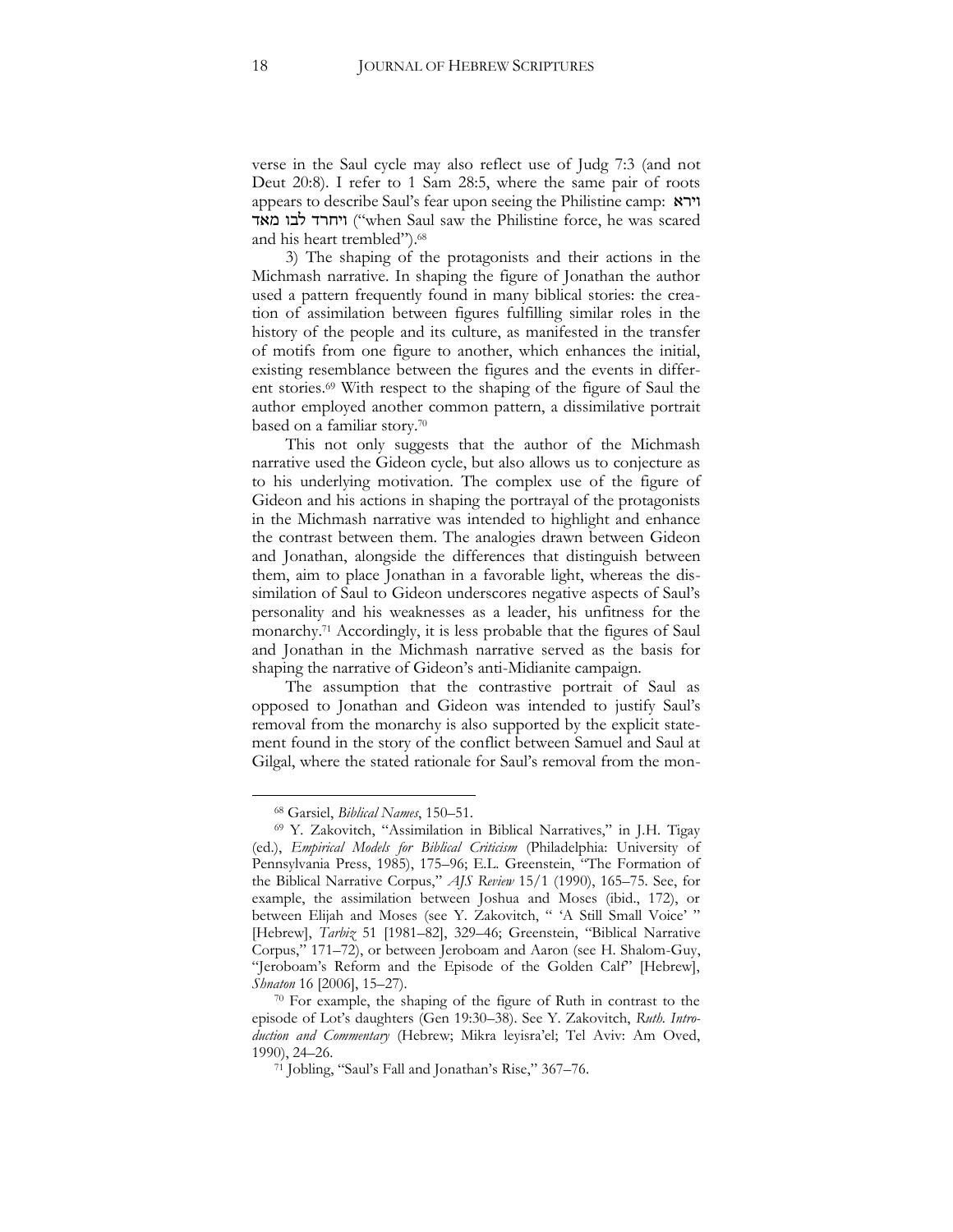<span id="page-19-0"></span>archy is his failure to obey God (1 Sam 13:7b–15a). <sup>72</sup> Other traditions in First Samuel also highlight negative aspects of Saul's personality and mainly his weaknesses as a leader in order to justify his removal from the monarchy. The parallel tradition in 1 Sam 15, which attributes the stripping of kingship from Saul to his deeds during the battle against Amalek (1 Sam 15),<sup>73</sup> alongside other traditions found in the Saul cycle, attest a similar viewpoint; for example, the description of Saul being chosen by lot (1 Sam 10:19b–21) which is assimilated to the description of the capture of Achan who violated the proscription against taking booty (Josh 7), <sup>74</sup> or the tradition of the anointment of David in the house of Jesse (1 Sam 16). 75

Moreover, the distinctions drawn between the similar figures of Gideon and Jonathan, which casts Jonathan more positively than Gideon, reveals yet another conceptual foundation of the Michmash narrative. The underlying purpose of the shaping of

 $\overline{a}$ 

<sup>75</sup> Y. Zakovitch, *David: From Shepherd to Messiah* (Hebrew; Jerusalem: Yad Ben-Zvi, 1995), 41–42.

<sup>72</sup> For proposals regarding the source of these verses, see pp. 24–27 below.

<sup>73</sup> On the analogy between 1 Sam 13:7b–15a and 1 Sam 15, see, e.g., Hertzberg, *I & II Samuel*, 105-7; Klein, *1 Samuel*, 123-24; Bar Efrat, 1 *Samuel*, 195. For various views of the relationship between the parallel traditions, see McCarter, *I Samuel*, 270–71 n. 4; Klein, *1 Samuel*, 123–24; D.T. Tsumura, *The First Book of Samuel* (NICOT; Grand Rapids, MI: Eerdmans, 2007), 387–88; W. Dietrich, *1 Samuel 13:1*–*14:46* (BKAT, 8.2; Neukirchen-Vluyn: Neukirchener, 2011), 7**–**8, 44; idem, "The Layer Model of the Deuteronomistic History and the Book of Samuel," in C. Edenburg and J. Pakkala (eds.), *Is Samuel among the Deuteronomists? Current Views on the Place of Samuel in a Deuteronomistic History* (Atlanta: SBL, 2013), 39–66 (47–48, 58–60). The nature and scope of the similarities between them indicate, as argued by I. Katz (*Between Two Kings: Narrative Doublets in the Book of Samuel* [Hebrew; Tel Aviv: Resling, 2015], 41–47), that there is a direct affinity between the two stories and they are not separate, independent stories. The story recounted in ch. 15, with its explicit statement, aims to underscore the message conveyed by ch. 13 regarding Saul's removal from the monarchy.

<sup>74</sup> See, e.g., Y. Zakovitch, "The Pattern of the Numerical Sequence Three-Four in the Bible" (Hebrew; Ph. D. diss., Hebrew University, Jerusalem, 1977), 132–39; Garsiel, *First Book of Samuel*, 82–83. On the other hand, W. Dietrich ("Achans Diebstahl [Jos 7]: Eine Kriminalgeschichte aus frühpersischer Zeit," in F. Hartenstein and M. Pietsch [eds.], "*Sieben Augen auf einem Stein": Studien zur Literature des Zweiten Tempels. Festschrift für Ina Willi-plein zum 65. Geburtstag* [Neukirchen-Vluyn: Neukirchener, 2007], 57–67; idem, "Layer Model," 57–58, maintains that the author-redactor of DtrN (the latest Deuteronomistic editorial layer in Joshua–Kings), acted in a sophisticated fashion and created a fictional "crime story" in which the story of Achan's crime of taking booty, discovered through lots, is modeled on 1 Sam 10:10–21 and not the opposite. This in order that the person who reads 1 Sam 10:20–21 after Josh 7:14–18 will think that another criminal has been revealed by the casting of divine lots.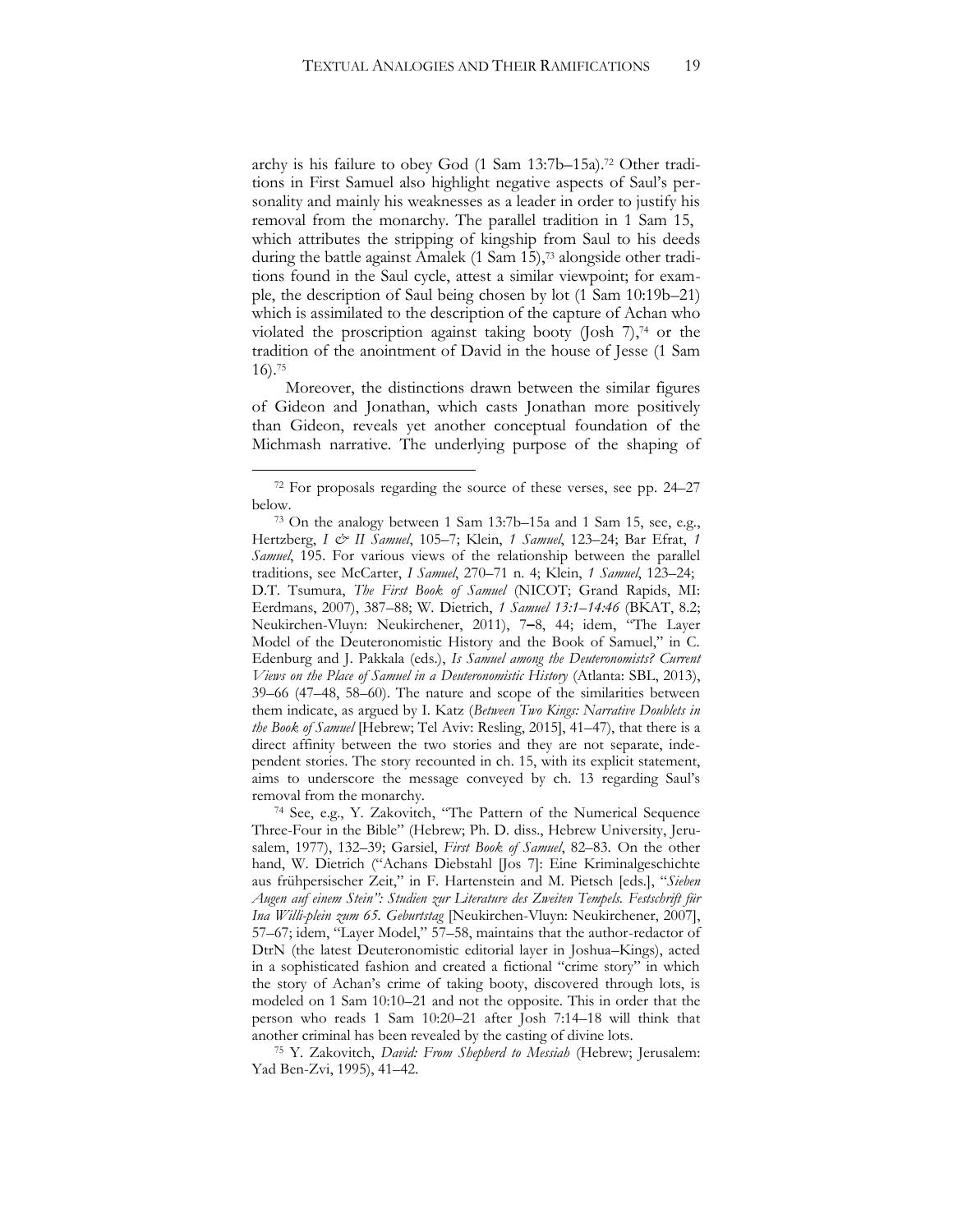Jonathan and his actions was not just to place Saul in a negative light but also to criticize certain aspects of Gideon's personality and actions during his anti-Midianite campaign: his lack of confidence in divine support and the testing of God with the fleece, in particular. Note that the hidden censure of Gideon and his actions reflected by the Michmash narrative can to some extent be interpreted as an amplification of what is already manifested in some units of the Gideon cycle in Judg 6:1–8:28. Some of the stories in the cycle portray Gideon's day as one of divine rule and Gideon as God's chosen, faithful messenger.<sup>76</sup> Other units, however, view Gideon and his actions critically.<sup>77</sup>

### <span id="page-20-0"></span>**COMPARISON OF THE NARRATIVES: ADDITIONAL RAMIFICATIONS**

Further consideration of the location of the analogies between the narratives of the anti-Philistine campaign at Michmash and the anti-Midianite campaign shows them to be concentrated in the units found in Judg 6:1–8:28.<sup>78</sup> This sheds light on the formation of the Gideon cycle.

In its present form, the Gideon cycle exemplifies an attempt to link the different stories into a cohesive one whose axis is Gideon's biography. The cycle opens with the background to Gideon's period and his struggle against the Midianites (6:1–6) and

<sup>76</sup> For example, on his appointment Gideon receives an angelic revelation in whose wake he erects an altar to God (Judg 6:11–24); he destroys the altar of Baal and erects an altar to God instead (6:25–32). The spirit of God, which indicates divine choice of a savior and which is his prime mover, "enveloped Gideon" (6:34) and immediately exercises its influence: Gideon summons Aviezer to battle against Midian and warriors from other tribes subsequently join in (6:34–35). He receives many signs that function similarly to manifest divine choice of Gideon and the accompanying divine support that brings the Midianite crisis to a resolution. The battle slogans, "For the Lord and for Gideon" (7:18), "a sword for the Lord and for Gideon" (7:20), and the expressions regarding God delivering the enemy into their hands, uttered by various figures (7:2, 14) and Gideon himself (7:15; 8:3, 7), contribute significantly to the portrayal of Gideon's day as one of divine rule and of Gideon as its chosen representative.

<sup>77</sup> Inherent criticism is reflected in the recounting of the many signs requested by Gideon at different stages of his mission, which reflect his hesitation and doubts (6:17, 36–40), of which the final test, that of the fleece, contains elements of testing God. See, e.g., J.C. Exum, "The Center Cannot Hold: Thematic and Textual Instabilities in Judges," *CBQ* 52 (1990), 410–31 (417–18); R.H. O'Connell, *The Rhetoric of the Book of Judges* (VTSup, 63; Leiden: Brill, 1996), 150, 160; D.I. Block, *Judges-Ruth* (NAC, 6; Nashville: Broadman & Holman, 1999), 272–73; G.T.K. Wong, *Compositional Strategy of the Book of Judges. An Inductive, Rhetorical Study* (VTSup, 111; Leiden/Boston: Brill, 2006), 158–60.

<sup>78</sup> As illustrated by Table 1, which summarizes the shared language between the stories.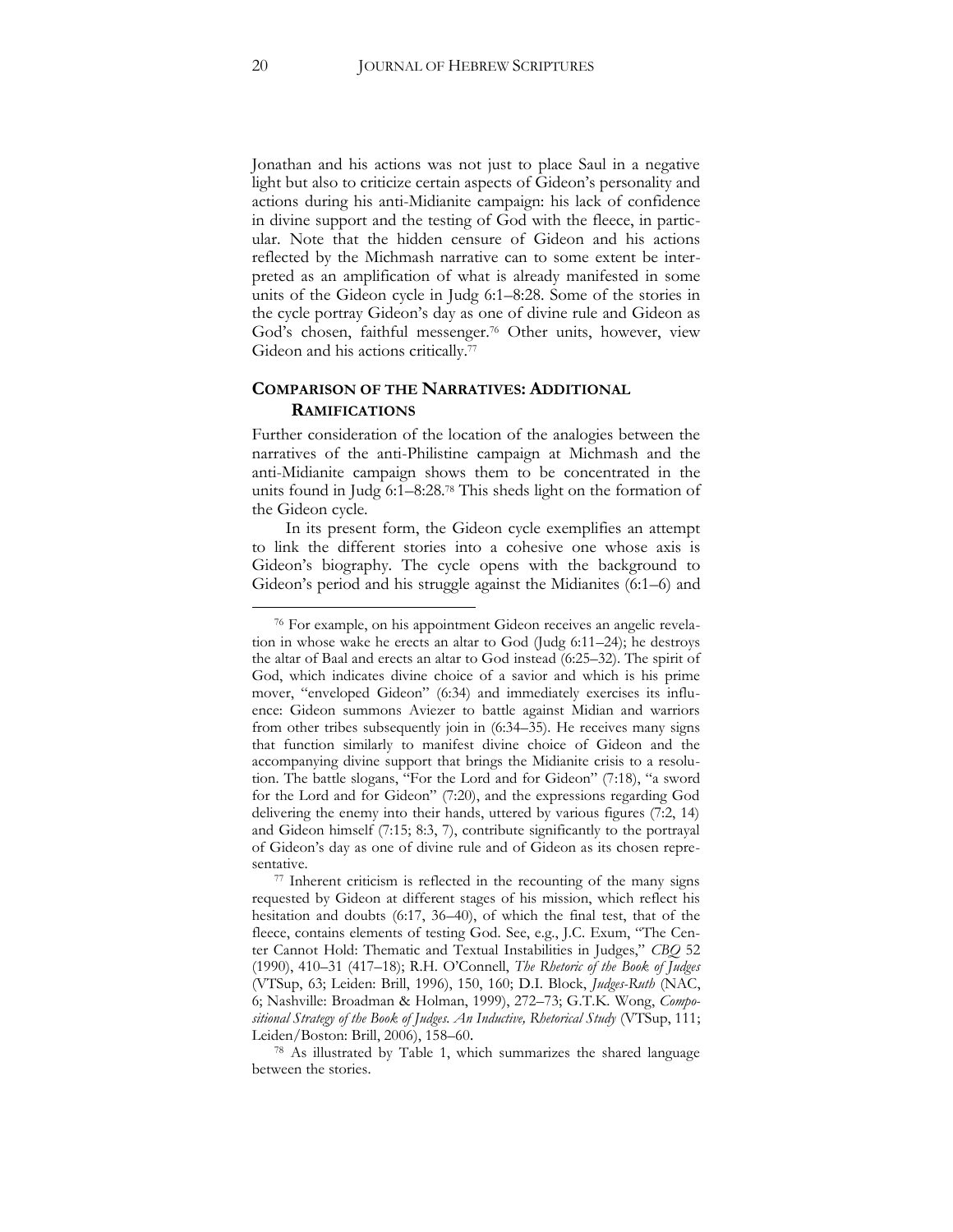ends, like other stories in Judges, by noting the subjugation of the enemy and the ensuing number of years of peace (8:28).<sup>79</sup> Other stories were inserted between these opening and closing units: the preparations for war with Midian, and the war and its aftermath, while retaining a sequential development of events as follows: Gideon's appointment as savior (6:11–24); military preparations (6:33–35); signs with the fleece (6:36–40); reduction of Gideon's forces (7:1–8); the Midianite's dream and its interpretation (7:9– 15a); description of Gideon's anti-Midianite campaign (7:15b–23); Gideon's altercation with the people of Sukkot and Penuel (8:4– 17); the interrogation and execution of Zebah and Zalmunna  $(8:18-21)$ .

At a later stage, various additions were made to the Gideon cycle. Scholars are divided as to their extent.<sup>80</sup> I identify these additions as follows: divine admonition by a "man-prophet"  $(6:7-10)$ ;<sup>81</sup> Gideon's struggle against Baal worship (6:25–32);<sup>82</sup> Gideon's confrontation of the Ephraimites (7:24–8:3);<sup>83</sup> offer of dynastic leadership to Gideon  $(8:22-23)$ ;<sup>84</sup> the episode of the ephod  $(8:24-27)$ ;<sup>85</sup>

 $\overline{a}$ 

<sup>81</sup> This rebuke, which creates suspension between the stage of the cry (6:6) and that of deliverance (6:11ff.), was added in order to provide answers to Gideon's unanswered questions in the story of his appointment (6:11–24) and to justify the Midianite oppression as a punishment for the Israelites' sins. See A. Rofé, "The Biblical Text in Light of Historico-Literary Criticism: The Reproach of the Prophet-Man in Judg 6:7–10 and 4QJudga" (Hebrew), *Beer-Sheva* 18 (2005), 33–44 (42–43); Y. Zakovitch, *"And You Shall Tell Your Son . . .". The Concept of the Exodus in the Bible* (Jerusalem: Magnes, 1991), 49; M. Anbar, *Joshua and the Covenant at Shechem (Jos. 24:1*–*28*) (Hebrew; Biblical Encyclopaedia Library, 17; Jerusalem: Bialik Institute, 1999), 95; Shalom-Guy, *Gideon Cycle*, 48–55.

<sup>82</sup> This story was added after the rebuke and in its wake. It describes the Baal worship by Gideon's townspeople as fulfilling the accusation made in the prophetic admonishment—worship of the autochthonous gods (6:10)—and takes a similar stance. See Shalom-Guy, *Gideon Cycle*, 39– 47.

83 The story preserves a tradition of the killing of the Midianite leaders that differs from, and does not depend on, what is recounted in Judg 8:4– 21. This tradition resonates in Isa 10:26:עורב בצור מדין כמכת. Added because of the shared topic of both stories, its insertion created topical and chronological difficulties in the narrative sequence, as many scholars have noted.

<sup>84</sup> This story is evidently a secondary addition to the Gideon cycle whose purpose was to criticize the institution of monarchy, as many scholars propose. See, e.g., J. Wellhausen, *Prolegomena to the History of Ancient Israel* (trans. J.S. Black and A. Menzies; Edinburgh: Black, 1885),

<sup>79</sup> See Judg 3:11, 30; 5:31. Indeed, many commentators view Judg 8:28 as the end of the Gideon cycle. See, e.g., K. Budde, *Das Buch der Richter*  (KHC, 7; Freiburg i.Br.: Mohr Siebeck, 1897), 68–69; G.F. Moore, *Judges* (ICC; Edinburgh: T&T Clark, 1895), 233, 238; C.F. Burney, *The Book of Judges* (London: Rivingtons, 1918), 184; Soggin, *Judges*, 160; Amit, *Judges. Introduction and Commentary*, 156; Webb, *Judges*, 219, 221; Sasson, *Judges*, 358.

<sup>80</sup> For a discussion, see Shalom-Guy, *Gideon Cycle*, 245–51.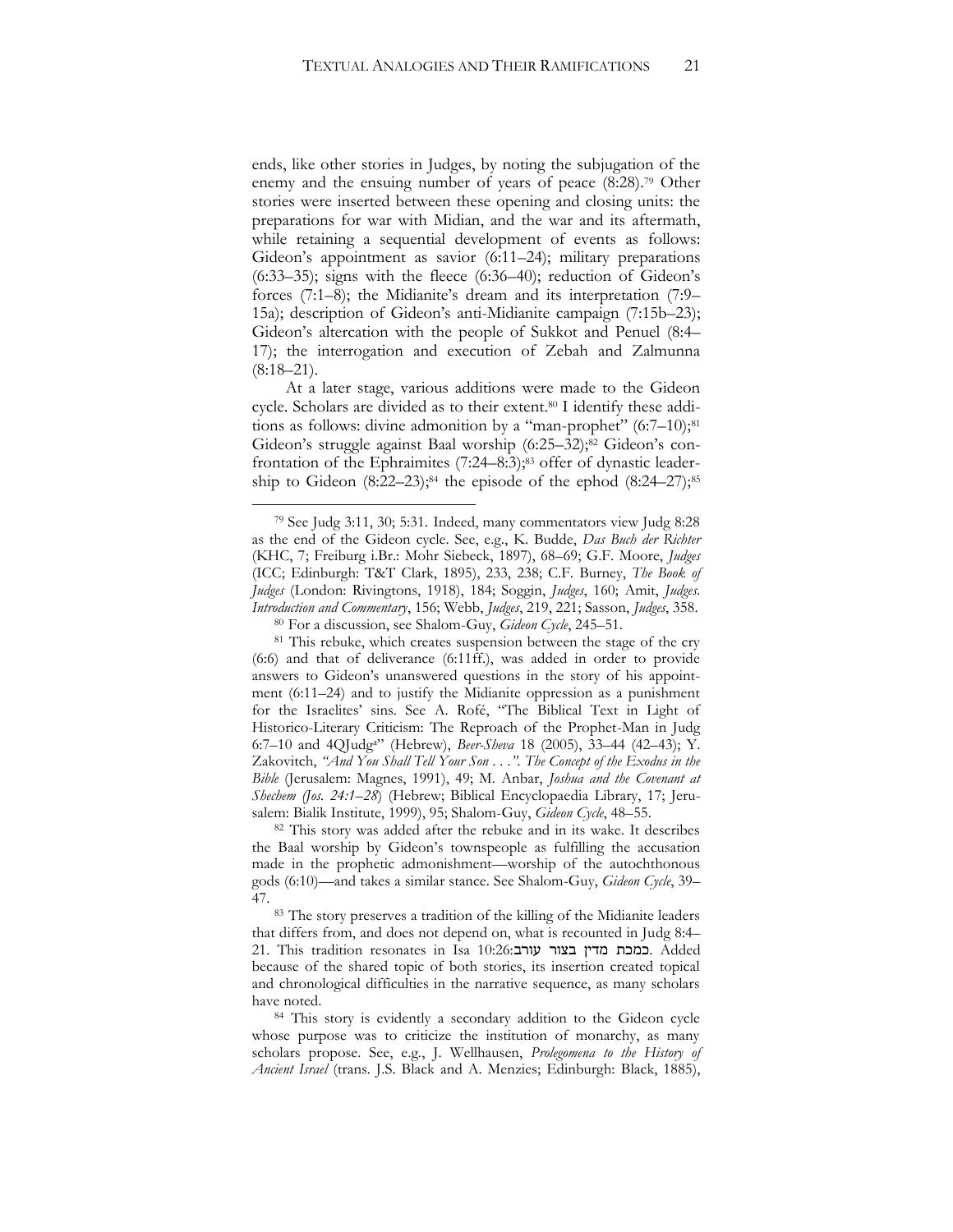two redactional connective units, including the second conclusion of the Gideon cycle (8:29–32, 8:33–35); the Abimelech pericope  $(9:1–57)$ .

Several of these additions, such as the Abimelech pericope (Judg 9) are related to the portrayal of negative aspects of the monarchy and the dangers of dynastic rule.<sup>86</sup> In turn, the insertion of this pericope attracted other additions whose purpose was to anchor it in its context: this includes two redactional sections: 8:29– 32, which recounts events concerning Gideon and his house that impact on the understanding of the plot of the Abimelech pericope; and 8:33–35, which characterizes the period following Gideon's death as a sinful one and belongs to the redactional framework of the stories of the Major Judges (Judg 3:7–16:31).<sup>87</sup> Others, like the episode of the ephod, which serves to justify the bitter end of Gideon's house, continue the critical line taken toward Gideon and his actions in the cycle.<sup>88</sup> Note that the building blocks from Judges in the Michmash narrative in 1 Samuel are clustered in Judg 6:1–8:28, namely, in the early stratum of the Gideon cycle

<sup>85</sup> Its author shapes it as a grave sin on Gideon's part by drawing comparisons to the sin of the golden calf (Exod 32). For a discussion of this issue, see Shalom-Guy, *Gideon Cycle*, 185–203. I differ from the prevailing conjecture that only the second half of v. 27 ([[יוזנו (... למוקש...] is a late addition. See, e.g., Moore, *Judges*, 231, 233; Burney, *Judges*, 183–84; Amit, *Judges. Introduction and Commentary*, 155.

<sup>86</sup> Many scholars claim that the Abimelech pericope was added to the cycle of judge-saviors at a later stage. See, e.g., K. Budde, *Die Bücher Richter und Samuel, ihre Quellen und ihr Aufbau* (Giessen: Ricker, 1890), 119–22; Moore, *Judges*, 234–35; Burney, *Judges*, 268; Amit, *Judges. Art of Editing*, 99– 103.

<sup>87</sup> The fragmentary, jumbled nature of the unit containing vv. 29–35 has given rise to a variety of conjectures regarding the origin, date, and scope of its components and the reasons for their incorporation. See Budde, *Buch der Richter*, 68–69. He maintains that v. 29 originally followed 8:3, and that vv. 30–32 are the introduction by  $\mathbb{R}^p$  to the Abimelech pericope, whereas vv. 33–35 are an addition by R<sup>d</sup> . Others have followed in his wake; see, e.g., Moore, *Judges,* 233–34. See also Burney, *Judges*, 263 who argues that v. 29 preceded the story of the ephod (8:24–27). Amit (*Judges. Art of Editing*, 100–3; *Judges. Introduction and Commentary*, 161) argues that the entire unit (vv. 29–35) serves as an expositional introduction to the Abimelech pericope. See also Webb, *Judges*, 266–68.

<sup>88</sup> See n. [77](#page-20-0) above.

**.** 

<sup>239</sup> n. 1, 248–56, 411, 425; and in his wake, Moore, *Judges*, 230; Burney, *Judges*, 183–84, 235; Boling, *Judges*, 161; Soggin, *Judges*, 158–59, 160, among others. Other scholars see this unit as reflecting the spirit of the age preceding the founding of the monarchy. See, e.g., M. Noth, *The History of Israel* (trans. P.R. Ackroyd; London: Black, 1958), 164–65; J. Bright, *A History of Israel* (London: SCM, 1962), 158. For a discussion of this issue, see Amit, *Judges*. *Introduction and Commentary*, 153–54. The antimonarchic stance found in this story and the topical and linguistic analogies between it and the Abimelech pericope perhaps indicate that they had the same author.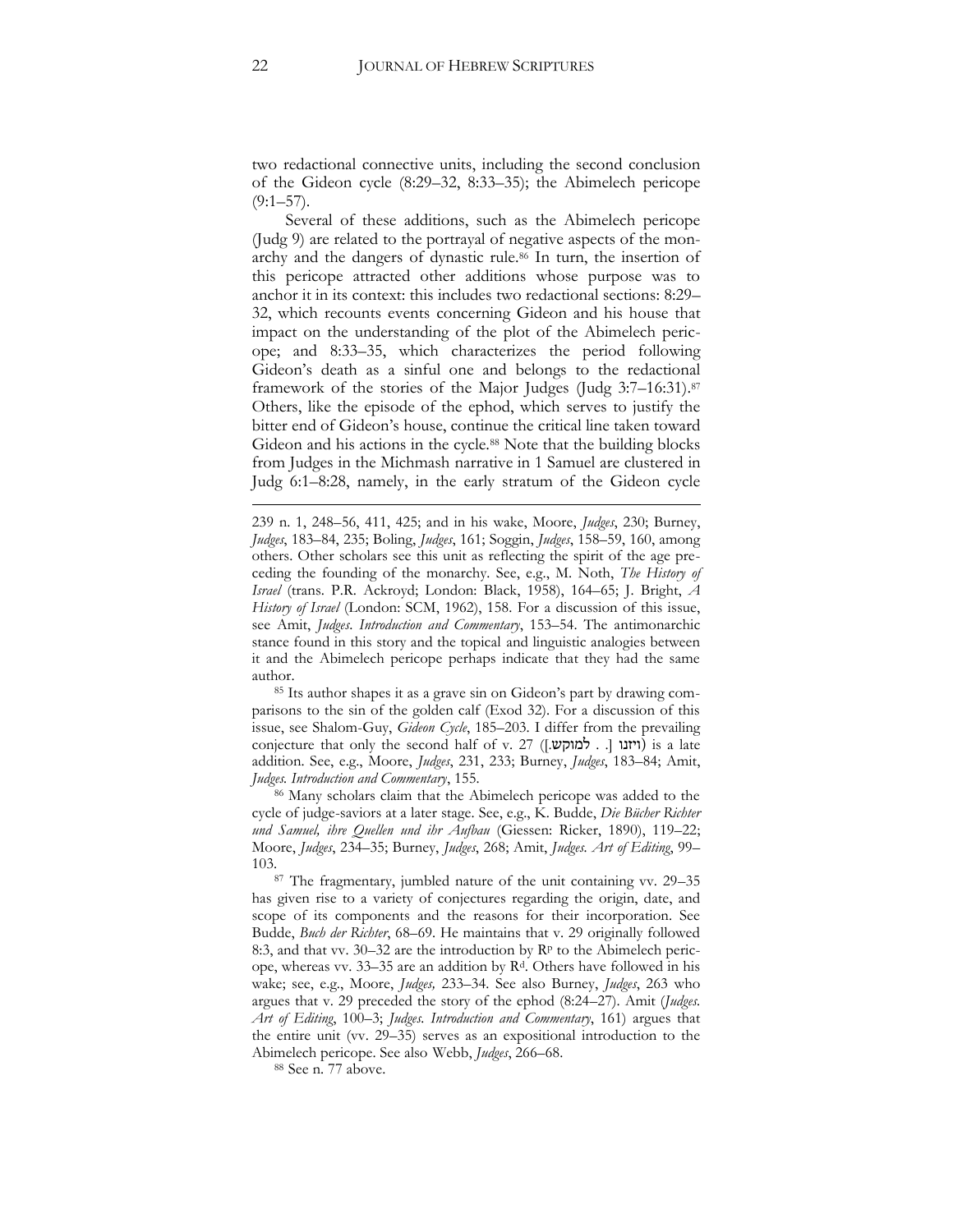without the above-mentioned additions. This not only supports the conjectured early form of the cycle but also elucidates the nature and extent of the additions to the cycle.

A comparative consideration of the story of the war against the Philistines at Michmash and that of Gideon against the Midianites, and of the supposition that elements from the Gideon narrative served as building blocks for the Michmash one, has the ability to shed light on the formation of Michmash narrative (1 Sam 13:1– 14:46). In its present form, the Michmash narrative describes in detail the first battle between Saul and the Philistines within a framework that sums up Saul's reign (1 Sam 13:1, 14:47–52). The verse that opens the story: "Saul was a year old when he began to reign and two years he reigned over Israel" (13:1) resembles similar collocations that note the age of the king on his accession to the throne and the number of years he reigned, which mark a new era,<sup>89</sup> but the verse is puzzling. It appears that numbers are missing from each half of the verse: "Saul was [---] years old when he began to reign and two and twenty years [(?), or some similar number] he reigned over Israel."<sup>90</sup> After all, Saul could not have been a year old when he started his reign; on the other hand, "the construction שתי שנים is a *hapax,* everywhere else it says . . . שנתיים." <sup>91</sup> In the LXX (MSS A, B), the entire verse is missing. Worded in a typically Deuteronomistic formula, <sup>92</sup> this opening of the story of Saul from

<span id="page-23-0"></span><sup>89</sup> See, e.g., David (2 Sam 5:4); Ishbosheth son of Saul (2 Sam 2:10) and often in Kings: Rehoboam (1 Kgs 14:21), Jehoshaphat (1 Kgs 22:42), Jehoram (2 Kgs 8:17), among others. See M. Haran, *The Biblical Collection*  (Hebrew; Jerusalem: Bialik Institute, 2003), 2:190 n. 6, 286; Hertzberg, *I & II Samuel*, 103; Klein, *1 Samuel*, 124; Dietrich, *1 Samuel 13:1*–*14:46*, 3; idem, "The Layer Model," 53; R.D. Nelson, "The Deuteronomistic Historian in Samuel: The Man behind the Green Curtain," in Edenburg and Pakkala (eds.), *Is Samuel among the Deuteronomists?*, 17–38 (26).

<sup>90</sup> Haran, *Biblical Collection*, 2:190 n. 6.

<sup>91</sup> A. Ehrlich, *Mikra Ki-Pheshuto*, vol. 2: *Prose Books* (repr. New York: Ktav, 1969), 126.

<sup>92</sup> See, e.g., Hertzberg, *I & II Samuel*, 103; Haran, *Biblical Collection*, 2:190 n. 6, 286; Klein, *1 Samuel*, 124; Dietrich, *1 Samuel 13:1*–*14:46*, 26; idem, "The Layer Model," 53; Nelson, *The Deuteronomistic Historian*, 26. Signs of Deuteronomistic reworking are evident in Samuel, but as is well known, this reworking is not as prominent as in the other books comprising the Deuteronomistic History. For varied perspectives on the place of Samuel in the DH, see the recent collection of articles in C. Edenburgh and J. Pakkala (eds.), *Is Samuel among the Deuteronomists? Current Views on the Place of Samuel in a Deuteronomistic History*, esp. Edenburgh and Pakkala, "Is Samuel among the Deuteronomists," 1–16; A. Lemaire, "Vers L'histoire de la Rédaction des Livres des Rois," *ZAW* 98 (1986), 221–36. See also Haran, *Biblical Collection*, 2:253–59. Other verses in the Michmash narrative are identified by commentators and scholars as either entirely or partially Deuteronomistic. In a comparison made by Dietrich ("The Layer Model," 46) between his approach and that of T. Veijola (*Die ewige Dynastie. David und die Enstehung seiner Dynastie nach der deuteronomistischen Darstellung*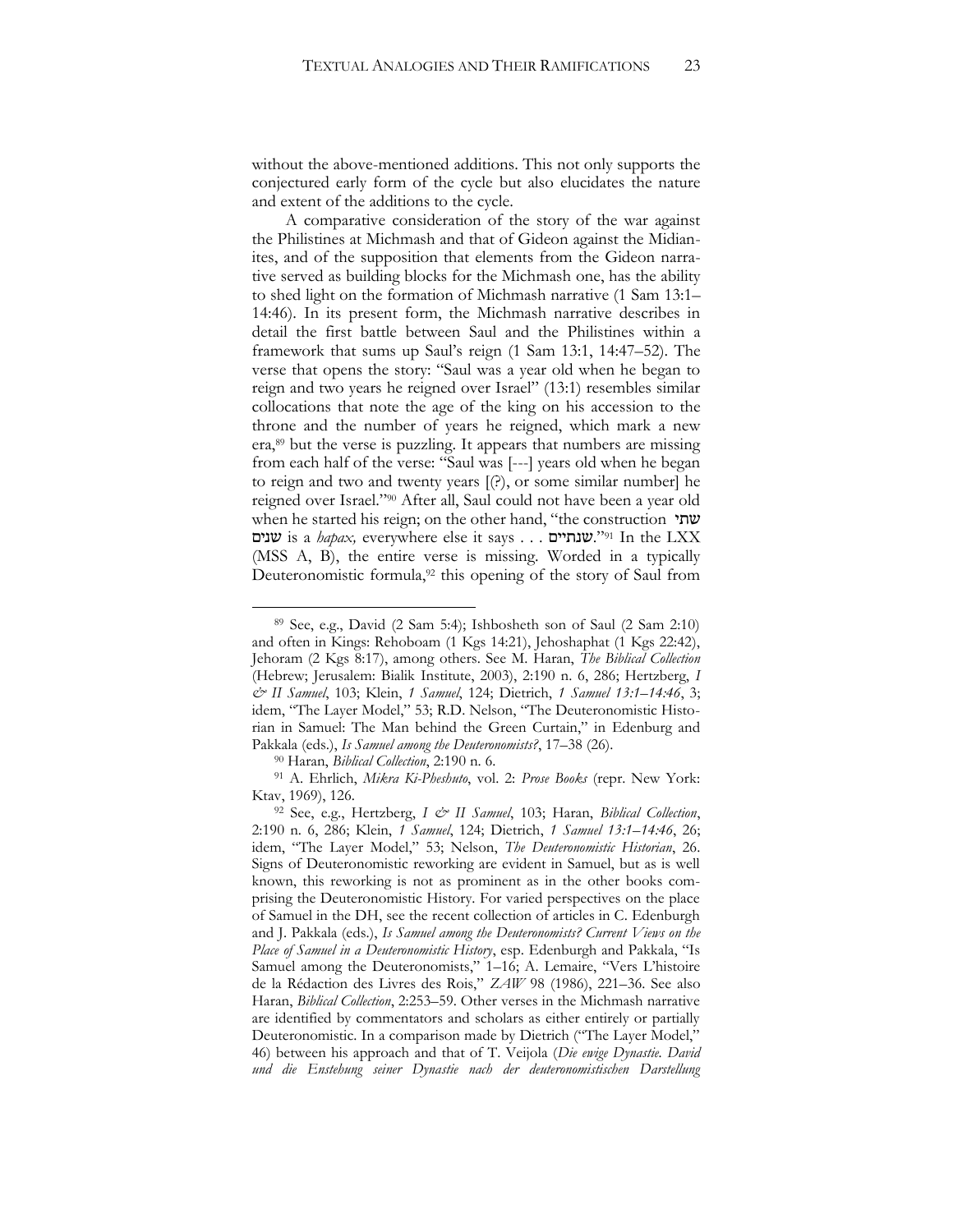the beginning of his reign places him on the monarchic continuum to the destruction of Jerusalem. At the end of the story we find a summary of Saul's reign that includes details of his military campaigns and his family (14:47–52).

The story of Saul's campaign against the Philistines at Michmash (13:2–14:46) contains several units: Saul raises a standing army and Jonathan's initiation of the rebellion against the Philistines (13:2–4); the gathering of the Philistines to make war on the Israelites and its outcome (13:5–7a); the conflict between Samuel and Saul at Gilgal (13:7b–15a); the raids on the Israelite border (13:15b–18); Israelite military inferiority as compared to the Philistines (13:19–22); a Philistine force makes for the Michmash pass (13:23); Jonathan decides to attack the Philistine outpost (14:1–7); the sign (14:8–10); the initial blow and fear of God that ensues (14:11–16); Saul notes the absence of Jonathan (and his arms bearer) from the camp (14:17–19); Saul and the people attack the Philistines (14:20–23); Saul's oath, which is broken by Jonathan (14:24–30); the people consume blood (14:31–35); God does not answer Saul (14:36–37); the investigation and singling out of Jonathan according to lots (14:38–43); the troops save Jonathan (14:44– 46).

This detail indicates the incorporation of a variety of subjects into the war narrative; nonetheless, the general impression is one of a single narrative in which events unfold sequentially.<sup>93</sup> The story of the conflict between Samuel and Saul at Gilgal (13:7b–15a), however, undermines this impression. It breaks the narrative sequence of Saul's campaign against the Philistines and also exhibits incongruities with the broader context. Saul's removal from the monarchy is not part of the expected continuation of the narrative sequence of Saul's wars against the Philistines: Samuel is not mentioned elsewhere except for 13:8–15; the mention in 8a (and v. 11) refers to Samuel's instructions in ch. 10:8, where Saul is instructed to wait at Gilgal until Samuel's arrival. However, there Saul is a youth who still lives in his father's house; here he is the king of

**.** 

<sup>[</sup>Helsinki: Suomalainen Tiedeakatemia, 1977]), we find that they consider the Deuteronomistic Work (Joshua-Kings) to exhibit three layers of redaction: DtrH(istorian) of the mid-exilic period; DtrP(rophet) from the late exilic period, and DtrN(omist), from the early post-exilic period. This can be demonstrated in our text. Both scholars attribute 1 Sam 13:1 to DtrH and 13:13–14 to DtrN: Veijola in their entirety; Dietrich partially (13b $\alpha$ , 14b $\beta$ ). The conclusion of the story (14:47–51) is attributed by Veijola to DtrH and by Dietrich to DtrP (but only partially, 48aβb).

<sup>93</sup> This is a characteristic of biblical story cycles: the different literary units create a sequential narrative that suggests continuity of events. This differs from the plot sequence in a story, novella, or novel. See Z. Weisman, *From Jacob to Israel. The Cycle of Jacob's Stories and Its Incorporation within the History of the Patriarchs* (Hebrew; Publications of the Perry Foundation for Biblical Research; Jerusalem: Magnes, 1986), 43–44; Shalom-Guy, *Gideon Cycle*, 13–14.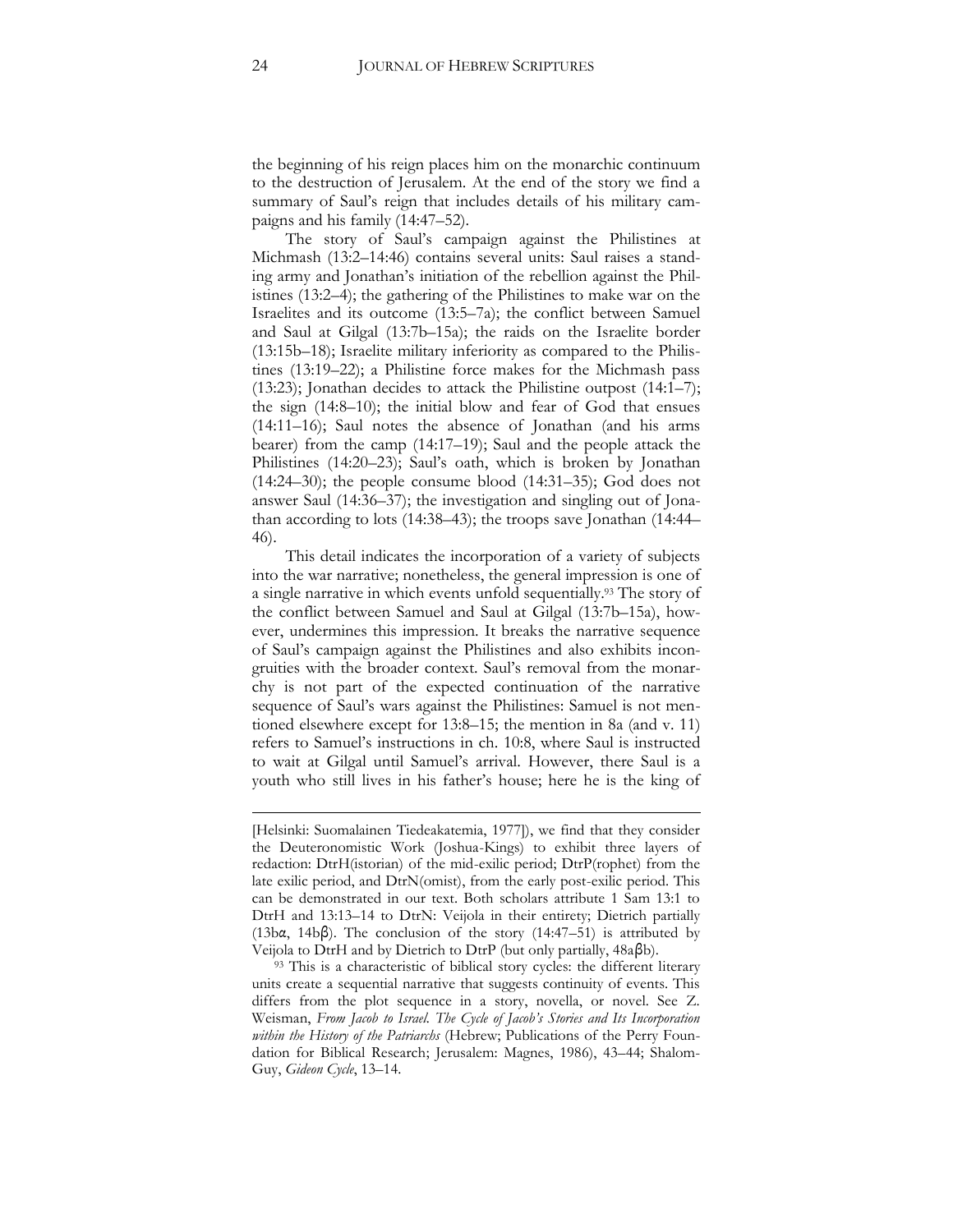Israel and has a grown son; and the timetable does not fit—seven days from when Saul finished his journey at Samuel's command in 10:2ff., whereas in chs. 13–14 the assumption is that the war took place long after Saul returned from seeking his father's asses.<sup>94</sup>

Proponents of the documentary hypothesis attribute these inconsistencies to the joining of sources.<sup>95</sup> Others view this unit as a secondary addition placed in this context because of 10:8, where Saul is commanded to go to Gilgal and wait there for Samuel for seven days, and perhaps in wake of 13:4b, "all the people rallied to Saul at Gilgal."<sup>96</sup> In contrast, some commentators view the episode at Gilgal as an organic part of the narrative.<sup>97</sup>

Consideration of the language shared by Judg 6–8 and 1 Sam 13–14 evinces an intriguing finding: the Gilgal episode shares only two expressions with the verses that relate to the anti-Philistine campaign. These expressions, which are not unique to these narratives, are found in other war narratives, and also in other sections of the Michmash story: one is  $\tau$ "חר" (13:7b; cf. 14:15 [3 times]); the other  $\nabla$  אס"ף (13:11; cf. 13:5).<sup>98</sup> This finding can be explained as grounded in the different topic of this episode—a conflict between Samuel and Saul that ends with an announcement of Saul's removal from the monarchy—with the war against the Philistines serving as a backdrop.

It is possible, however, to suggest another explanation: this episode, in its current form, reflects a different, later reworking than the Michmash narrative which used building blocks from Gideon's anti-Midianite campaign. This reworking, which also exhibits incongruities with the surrounding narrative, is concentrated in 1 Sam 13:13–14. I base this proposal on the following arguments:

<sup>98</sup> See Table 1.

<sup>94</sup> Also, the shift from Geba/Gibeah (v. 3) to Gilgal (v. 7b; cf. v. 4b) and then back to Gibeah (v. 15b–16]) is clumsy.

<sup>&</sup>lt;sup>95</sup> They identify different sources in this passage and attribute these verses to a source separate from the main story, which parallels the narrative in 1 Sam 15. See, e.g., Budde, *Bücher Richter und Samuel*, 191–92, 204–8; Smith, *Books of Samuel*, 93–95.

<sup>96</sup> As already noted by J. Wellhausen, *Die Composition des Hexateuch und der historichen Bücher des Alten Testament* (4th ed.; Berlin: Reimer, 1967), 245*;*  Hertzberg, *I & II Samuel*, 105*;* H.J. Stoebe, *Das erste Buch Samuelis* (Gütersloh: Mohn, 1973), 251–52; F. Stolz, *Das Erste und zweite Buch Samuel* (Zürich: Theologischer Verlag, 1981), 82A; McCarter, *I Samuel,* 228, 230 (who sees the interpolation as part of the prophetic reworking of the book); Klein, *1 Samuel*, 123–24, 127; E.A. Knauf, "Samuel among the Prophets: 'Prophetical Redactions' in Samuel," in Edenburg and Pakkala (eds.), *Is Samuel among the Deuteronomists?*, 149–70 (158 and n. 35); Dietrich, *1 Samuel 13:1*–*14:46*, 8, 34–36. Segal (*Sifre Shmuel,* [introduction] 19–20, 96) assumes, in line with his premise, that this unit originally came from a source on the history of Saul and was added by the historian of Samuel.

<sup>97</sup> See, e.g., Tsumura, *First Book of Samuel*, 340–49. See also n. [99](#page-26-0) below.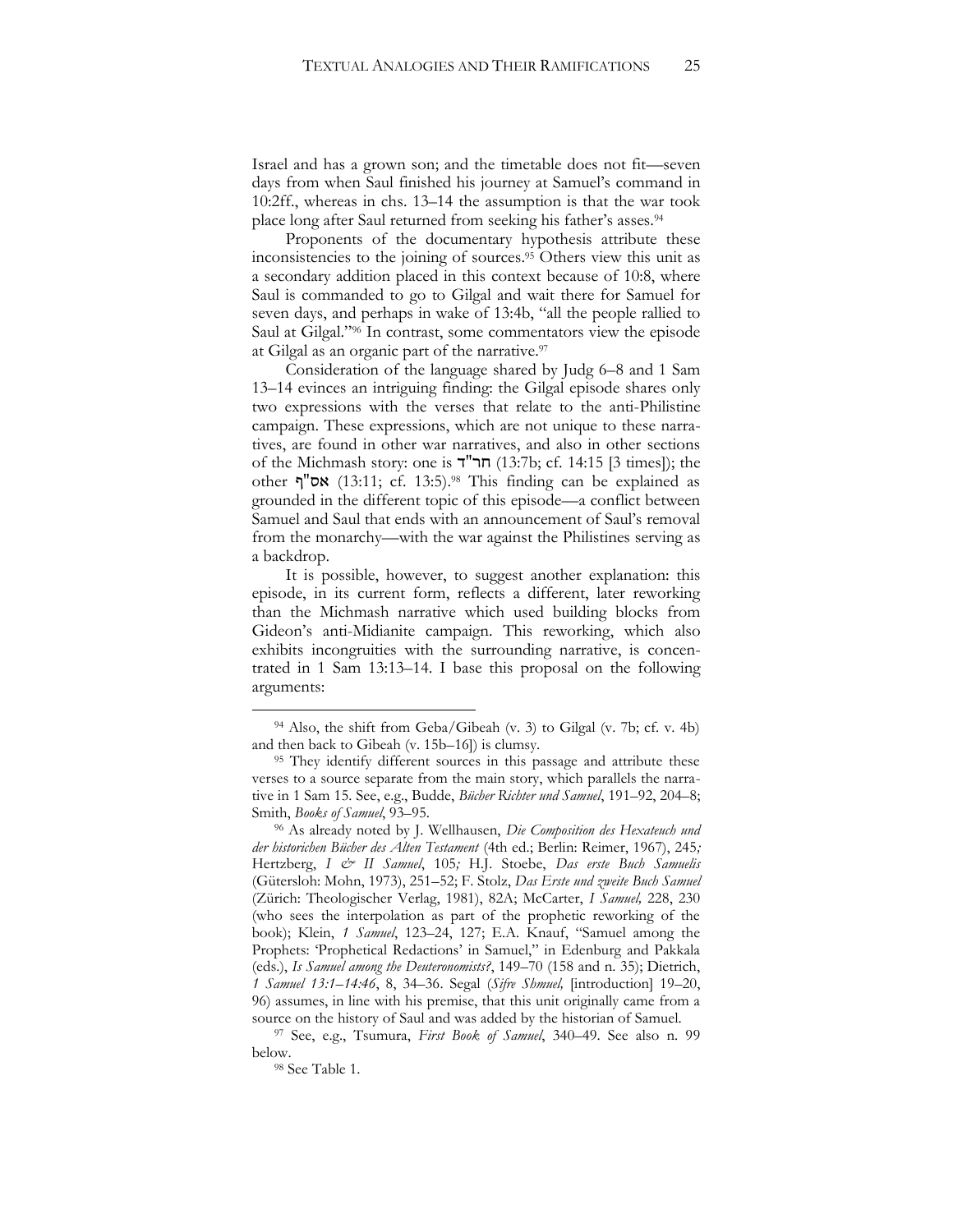1. The shift from an emphasis on Saul's obedience to Samuel in the larger unit to a stress on Saul's obedience to God in vv. 13– 14. Saul's lack of obedience to God is repeated twice by Samuel at the beginning and the end of vv. 13–14: "You acted foolishly in not keeping the commandments that the LORD your God laid upon you! . . . you did not abide by what the LORD had commanded you." This statement is not the "natural" continuation of the preceding units devoted to the conflict between Samuel and Saul. The words of the narrator in 13:8—"He waited seven days, the time that Samuel [had set]"—allude to Samuel's instructions in 10:8: "Wait seven days until I come to you and instruct you what you are to do next," and stress that Saul fulfilled Samuel's instruction: he waited seven days. As Saul states: "you had not come at the appointed time" (13:11).<sup>99</sup> It is not entirely clear, however, what constituted Saul's lack of obedience; after all, he did wait seven days (v. 8).<sup>100</sup> This transfer from lack of obedience to Samuel to lack of obedience to God indicates that vv. 13–14 are an addition to this context.<sup>101</sup>

<span id="page-26-0"></span>2. The dissimilation constructed by the author of the Michmash narrative between Saul and the figures of Jonathan and Gideon in order to highlight negative aspects of Saul's personality, especially his weaknesses as the intended leader, were aimed at justifying Saul's removal from the monarchy. It appears that, for the author of the addition, this inherent message did not suffice and he wished to explicitly proclaim not just Saul's removal from the monarchy but also the divine choice of a worthy substitute. In addition, he provides a clear-cut reason for the removal: Saul's failure to obey the divine commands.<sup>102</sup> The rationale and the appearance of Deuteronomistic locutions at its beginning and end-- לא שמרת את מצות ה' אלהיך אשר צוך. . . כי לא שמרת את אשר צוך

<span id="page-26-1"></span><sup>99</sup> Tsumura (*First Book of Samuel*, 340–49) argues that the date set by Samuel in 13:8 (and 11) is not the one set by him in 10:8, but rather a date on the established cultic calendar (see e.g., Exod 9:5, 23:15; Lev 23:2).

<sup>100</sup> Some scholars argue that Saul did not wait until the end of the seventh day; others that he ignored Samuel's instructions to wait for his arrival, when he would instruct him what to do (10:8). See Bar-Efrat, *1 Samuel*, 178.

<sup>101</sup> For the conceptual-literary school from which vv. 13–14 emerged, see n. [92](#page-23-0) above and nn. [102](#page-26-1)–[103](#page-27-0) below.

<sup>102</sup> As Dietrich notes (*1 Samuel 13:1–14:46*, 4; idem, "The Layer Model," 58–59). He argues that in the earlier tradition (which he attributes to a court scribe) Samuel is troubled by Saul's lack of obedience. According to Dietrich (p. 58), an early post-exilic Deuteronomistic author (DtrN) inserted two short interpolations intended to reveal the real meaning of Saul's behavior: namely, he did not keep the divine commandment (1 Sam 13:13bβ, 14bβ). This tendency is strongly manifested in 1 Sam 15, which stresses what was not underscored in our story regarding Saul's unfitness for the monarchy and his removal. See n. [73](#page-19-0) above.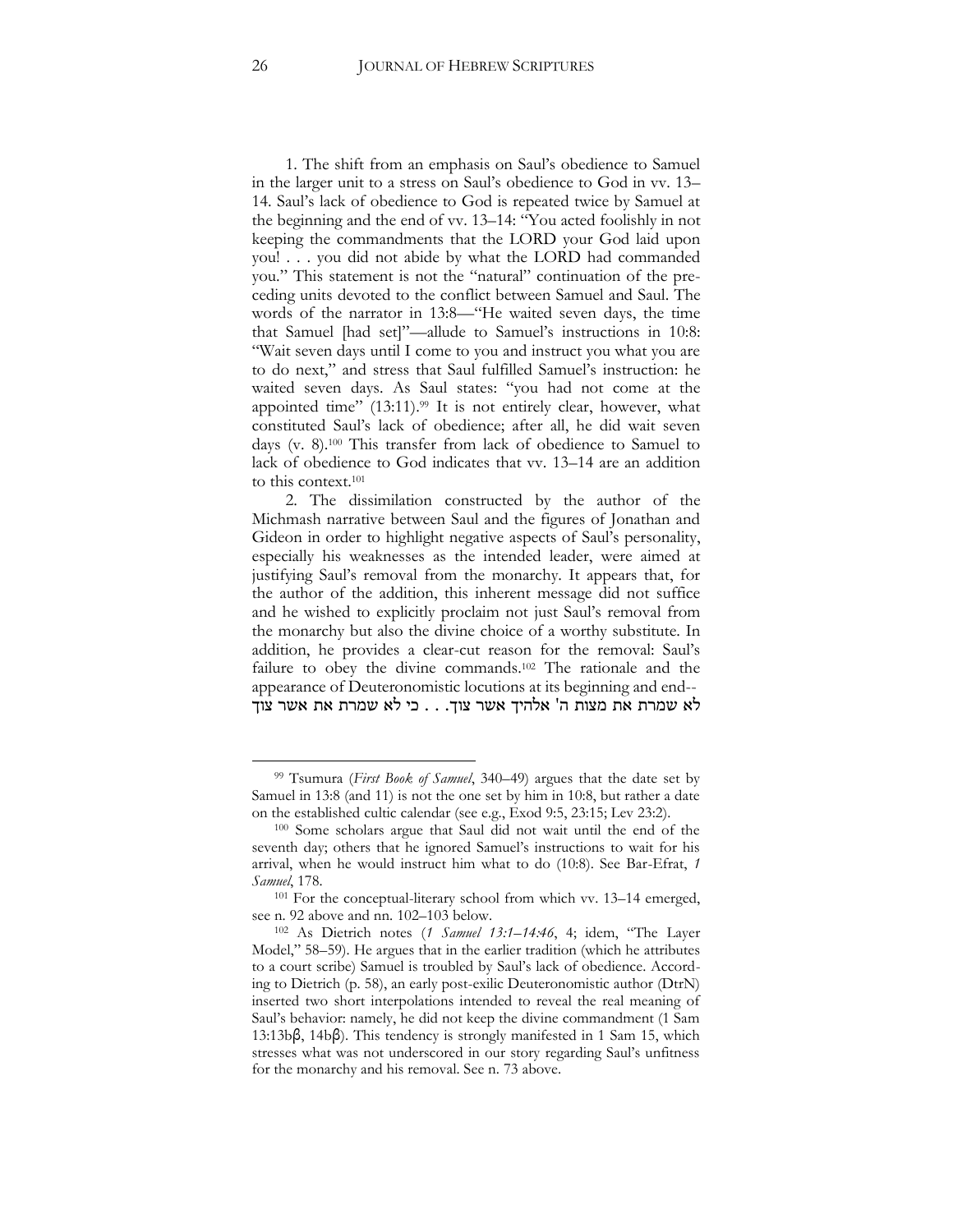<span id="page-27-0"></span> $\sim$  (vv. 13–14),<sup>103</sup> reveal the identity of the circle to which the author of the addition belonged.

Some commentators view the episode of the consumption of blood (14:31–35) as an addition to the story, an interpolation between the story of Jonathan's sin of eating honey and that of the disagreement between Saul and the people regarding his punishment, further noting that Jonathan is not at all involved in this story of eating blood. <sup>104</sup> Nonetheless, it appears that, in its current form, this episode fits the story. Its author sought to provide another example of the negative outcome of Saul's hasty oath: hunger caused the people to consume meat with blood at the moment that night fell and the fast ended. This is another manifestation of the condemnation of Saul in the story.<sup>105</sup> However, it appears that the two phrases that underscore the warriors' exhaustion due to hunger, one spoken by a warrior (v. 28) and the other by the narrator (v. 31) which supports the first statement, are additions to the text under the influence of Gideon's anti-Midianite campaign.<sup>106</sup>

In conclusion, this comparative consideration of 1 Sam 13:1– 14:46 and Judg 6:1–8:35 showed how examination of analogies and differences between biblical narratives and their nature can serve as a tool for uncovering direct dependence, its direction, and its purpose. First of all, as demonstrated here, my argument of direct dependence between the Gideon and the Michmash narratives is grounded in the presence of many, varied analogies between the Gideon and the Michmash narratives that go beyond their belonging to the genre of war, YHWH's war in particular, and on the presence of a unique shared expression in both. Support for my argument for the direction of dependence, namely, that the Gideon

<sup>103</sup> See M. Weinfeld, *Deuteronomy and the Deuteronomic School* (Oxford: Clarendon, 1972), 336; Nelson, *Deuteronomistic Historian*, 27. For other appearances of these locutions, see מצוה שמר) Deut 11:13, 13:5; Josh 1) לא שמר את אשר צוה ה';(22:5; 1 Kgs 3:14, 6:12, 8:58, 61 among others Kgs 11:10). Although not unique to Deuteronomy, the phrase אלהיך' ה )אלהיכם )appears there some three hundred times and can be considered typical of it. See A. Rofé, *Introduction to the Literature of the Hebrew Bible*  (Hebrew; Jerusalem: Carmel, 2006), 46.

<sup>104</sup> See, e.g., McCarter, *I Samuel*, 249, where he suggests that the details of this episode originally belonged to a different tradition (on Saul's first altar to God?), as suggested by Jobling, "Saul's Fall and Jonathan's Rise," 373.

<sup>105</sup> As McCarter, who issues a caveat as to the proposal outlined in the previous note, admits (*I Samuel*, 249). See Klein, *1 Samuel*, 134.

<sup>106</sup> Some commentators view the words of the warrior as a gloss that entered the text, which foreshadows v. 31. See, e.g., J. Wellhausen, *Der Text der Bücher Samuelis untersucht von Julius Wellhausen* (Göttingen: Vanderhoeck, 1871), 92; Klein, *1 Samuel*, 138. McCarter (*I Samuel*, 246), as opposed to others (Klein, *1 Samuel,* 138; Tsumura, *First Book of Samuel*, 373; Auld, *I & II Samuel*, 153 note b), claims that this question cannot be decided. See also Dietrich, *1 Samuel 13:1–14:46*, 92 n. 91.